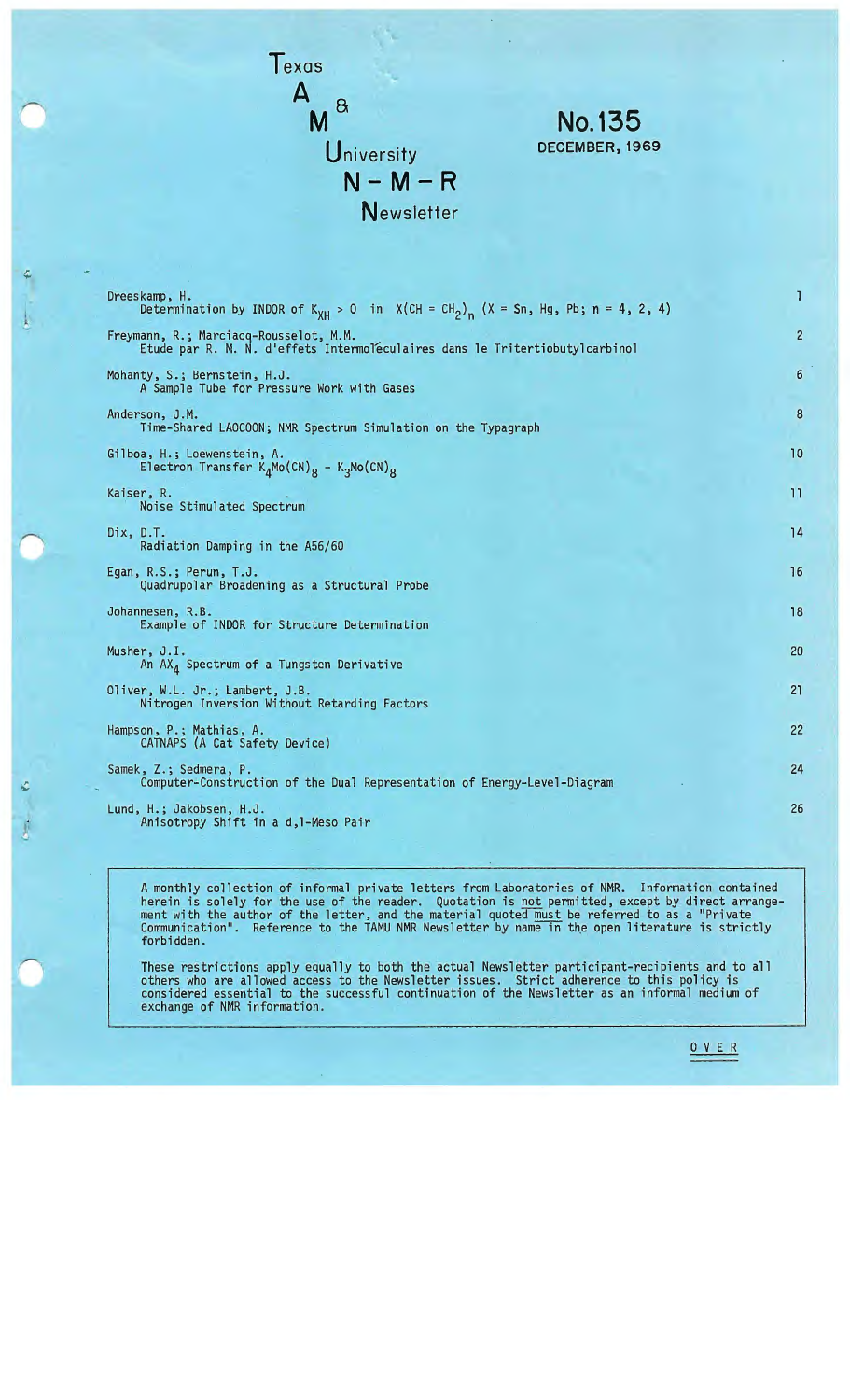Deadline Dates: No. 136: 5 January 1970 No. 137: 2 February· 1970

 $\sim$   $\mu$ 

 $\mathcal{A}^{(1)} = \mathcal{B}(\mathcal{G})$ 

المالية.

All Newsletter correspondence, etc., should be addressed to:

Bernard L. Shapiro Department of Chemistry<br>Texas A&M University College Station, Texas 77843

 $\mathcal{L}^{(1)}$  $73.777$ 

 $-35 - 10$ 

**Section**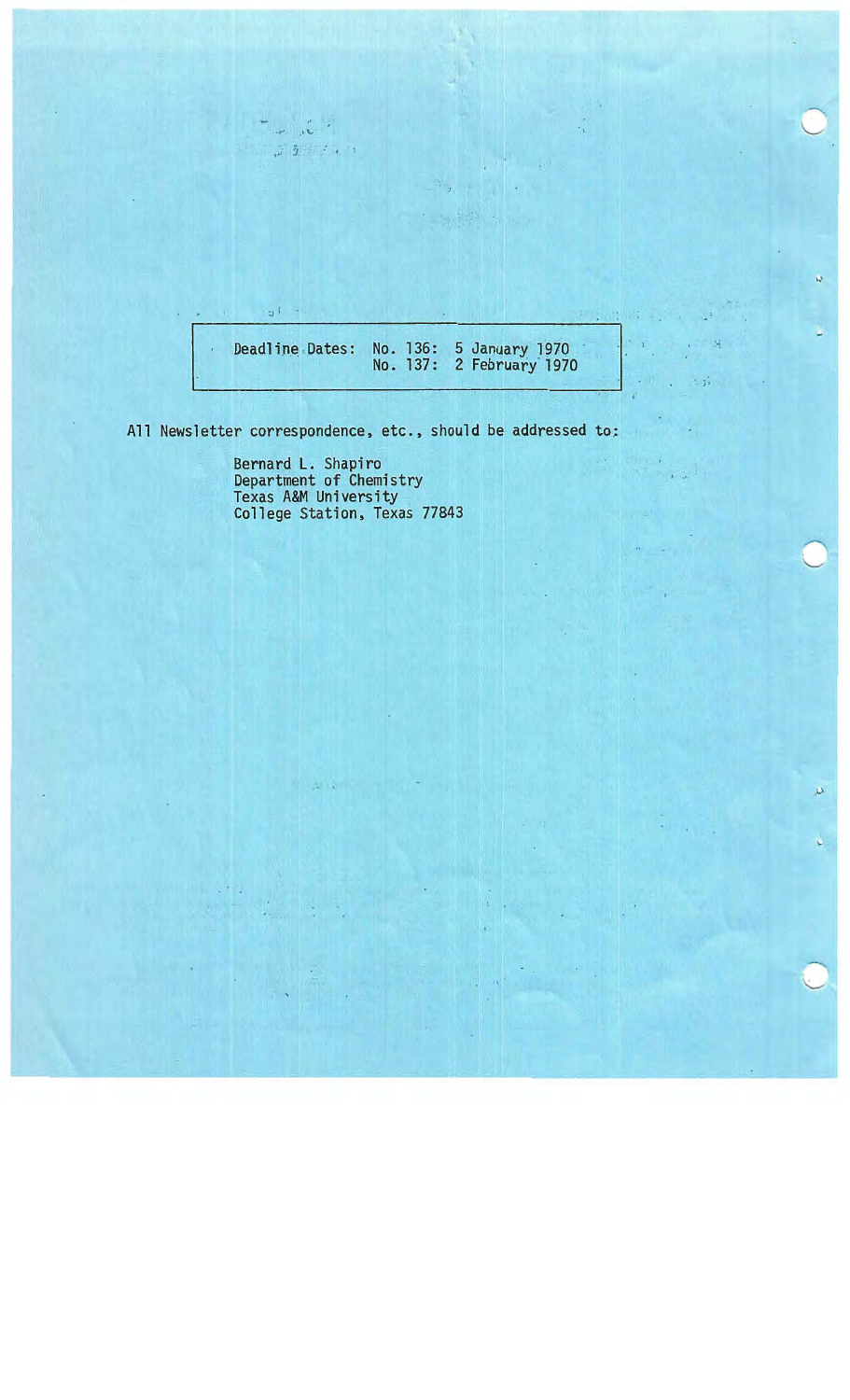UNIVERSITAT STUTTGART **INSTITUT FDR PHYSIKALISCHE CHEMIE**  Dozent Dr. H. Dreeskamp

7 Stuttgart 1, Wlederholdstr. 15 Telefon (0711) 29978/393 Telex Tx 0200/2450 Gefmany

October 15, 1969

| Determination by INDOR of $K_{\text{XH}} > 0$ in |  |  |  |  |  |  |
|--------------------------------------------------|--|--|--|--|--|--|
| $X(CH = CH_2)$ $(X = Sn, Hg, Pb; n = 4, 2, 4)$   |  |  |  |  |  |  |

Dear Barry:

The analogy of metal-proton coupling constants in methyl-, ethyl-, vinyl- and phenyl-compounds with the corresponding H-H and C-H coupling constants has received further support by our determination of the sign of  $J_{\gamma H}$  in the title compounds with respect to J<sub>HH</sub> in the vinyl fragment. We used the Varian HA 60 which was driven by the 5 MHz frequency of a General Radio frequency synthesizer to synchronize  $v_{1}$ , the sweep output of the C-1024 Varian CAT to change  $v<sub>2</sub>$  of the synthesizer and the C-1024 to be able to record  $1_H^2 - \{x\}$  INDORspectra without distortion by Overhauser-effects, which might otherwise lead to wrong assignments. It is thus quite feasible to record INDOR-spectra by sitting on a  $1_H$ -line which is so weak that it may not be visible in the normal one-scan <sup>1</sup>Hspektrum.

Assuming positive signs of the  $J_{HH}$ 's in the vinylfragments we found positive reduced geminal, cis and trans X-H coupling constants, confirming the expectations. expressed in Spectrochimica Acta 25A, 1399-1406 (1969). The full paper is expected to appear in Z. phys. Chemie, May 1970.

Sincerely yours,

 $t \rightarrow t$ .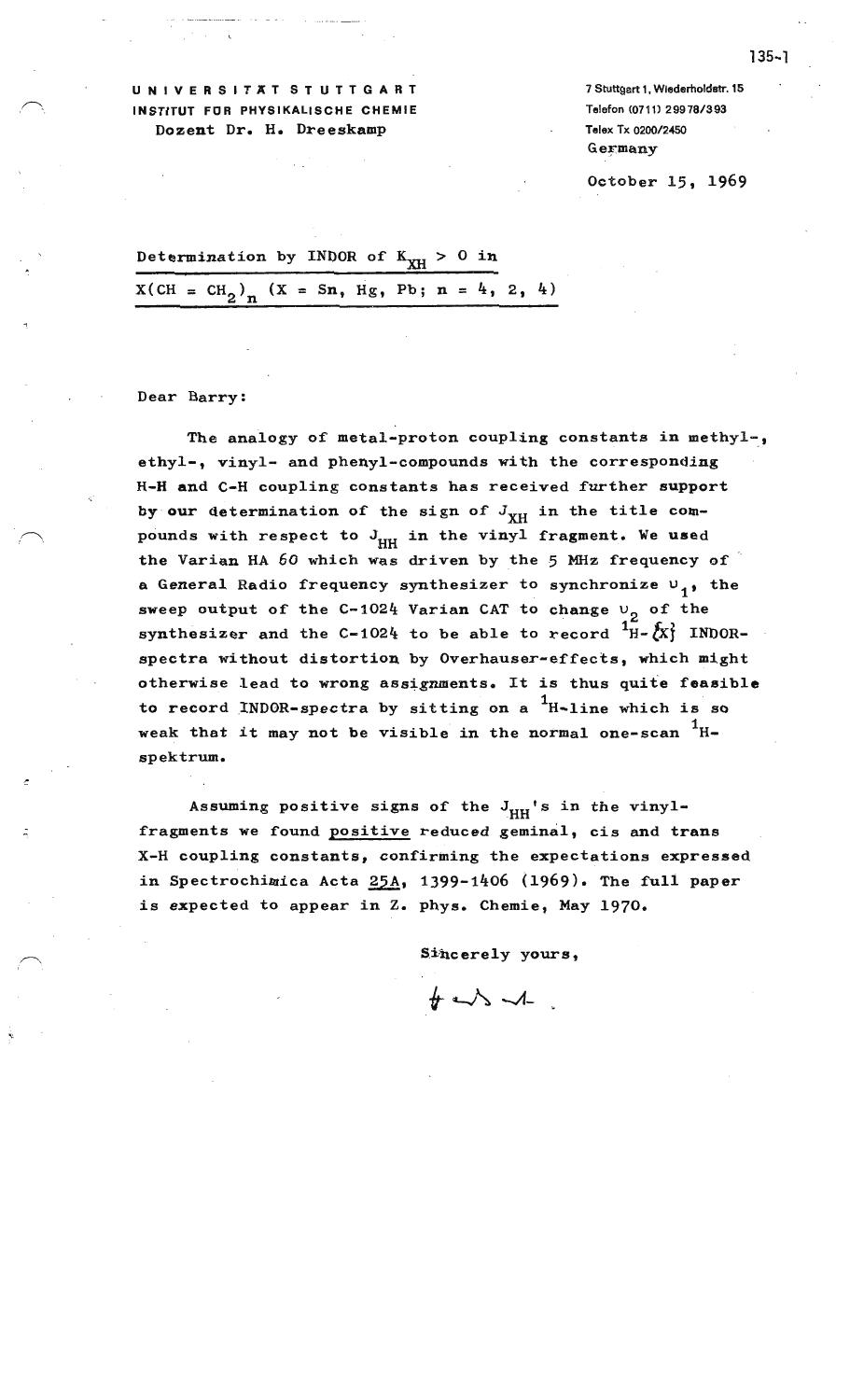135-2

**PHYSIQUE EXPÉRIMENTALE MOLÉCULAIRE** 

**9, Ouel** Salnt-B~rnard • 75 - **PARIS** (5e) Tour 32 - 2<sup>•</sup> étage

Tél. : 336-25-25 - Poste 40-53

69320/RF/MCP

FACULTÉ DES SCIENCES PARIS, le 30 octobre 1969

i  $\sim$ 

 $\sim$  $\downarrow$ 

÷.

Professor B. L. SHAPIRO, Department of Chemistry, Texas A and M University Coliege Station,

## TEXAS 77843 (U.S. A.)

"Etude par R. M. N. d'effets intermoleculaires dans le tritertiobutylcarbinol".

Cher Docteur SHAPIRO,

De nombreuses recherches en Infrarouge et R. M. N. (1-4) relatives aux effets intermoléculaires invoquent l'encombrement sténique pour justifier l'absence ou la faiblesse des liaisons intermoleculaires des alcools. Nous nous sommes intéressés, dans ce travail, au tritertiobutylcarbinol ou tétraméthyl 2-2, 4-4 tert-butyl 3-pentanol:  $[(\text{CH}_3)_3 \text{ C}]$  3 COH (TTBC) qui, à notre connaissance, n'avait pas encore été étudie.

Les mesures ont été effectuées à température variable (Varian A 60), repère interne tétraméthylsilane. Une étude en Infrarouge a été faite par Monsieur MALARSKY.\*

#### · RESULTATS :

1. - Autoassociation: Les déplacements de la raie R. M. N. OH vers les champs forts soit par dilution dans  $\texttt{CC1}_{\textit{4}}$  (fig. 1), soit par élévation de température (fig. 2) sont en faveur de l'existence de liaisons de type  $-0H$ ...  $0$ . En fait, les valeurs de  $\Delta \delta = \delta_{\text{pur}} - \delta_{\infty} \text{ CC1}_4$  (0,15 p.p.m.) et  $\Delta \delta / \Delta T$  (0,2 Hz/degré) sont faibles par rapport à celles correspondantes du méthanol par exemple (4,33 p.p.m. et 0,54 Hz par degré  $(6)$ , du tertiobutanol  $(3,35 \text{ p.p.m.})$   $(5)$  ou même du ditertiobutyl carbinol  $(0,87 \text{ p.p.m.})$   $(4)$ . Cependant, nous avons essayé de déterminer les paramètres thermodynamiques de l'équilibre :

> $\ddotplus$ n(TTBC)  $(TTBC)_{\bf n}$  $K_n = C_n/(C_1)^n$  $\mathbf{K}_{\mathbf{n}}$  $\rm c_{\rm n}$  $\rm{c}_{1}$

en supposant que seuls sont en présence des monomères et des n-mères d'une espèce donnée :<br>
<sup>1</sup> donnée :<br>
<sup>1</sup> donnée :<br>
<sup>1</sup> d<sup>n</sup> de la <sup>v</sup> d<sup>n</sup> de la <sup>v</sup> de la version de la procession

$$
\nu C = \nu_1 C_1 + nK_n C_1^n \nu_n
$$
\n
$$
\nu_1
$$
 fréquence du monomère  
\n
$$
\nu_n
$$
 fréquence du n-mère.

Nous avons introduit dans ces equations **des valeurs arbitraires de**  n,  $v_n$ ,  $K_n$ ; en procédant par itérations successives (9, 10),  $l_a$  meilleure

(\*) Z. MALARSKI. - Université de Wroclaw - (Pologne) (Bulletin de Société Chimique de Pologne - a parattre).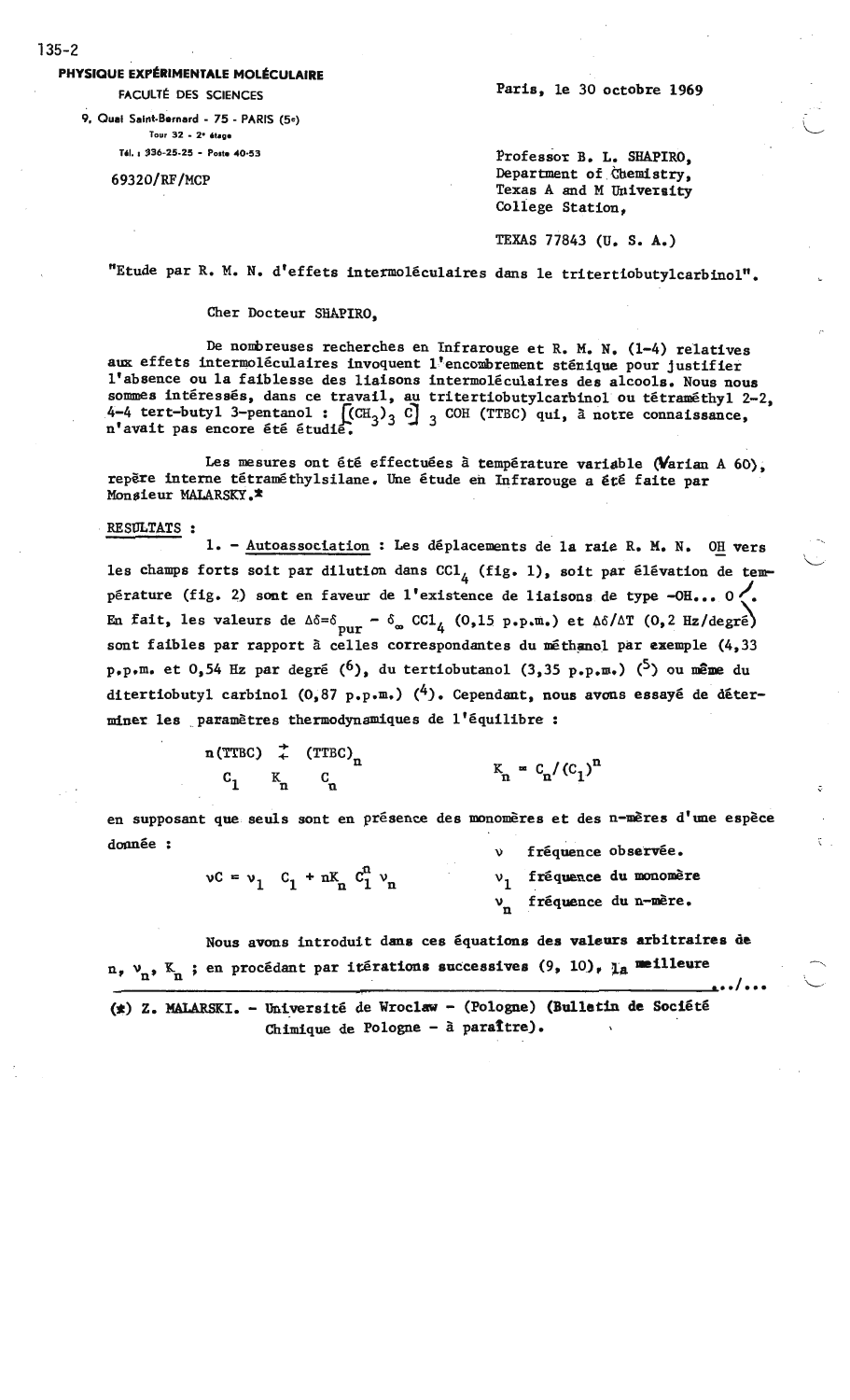correspondance entre courbe calculée et courbe expérimentale a été obtenue pour  $n = 2$ ,  $K_2 = 0$ , 01 litre. mole<sup>-1</sup>, et  $v_2 = 190$  Hz (fig. 3). En raison de la trop grande similitude des résultats à 58° et à 91°C, nous n'avons pas utilisé ces derniers pourlla détermination de l'enthalpie AH à partir des courbes Log K =f(1/T).

2. - Complexation : Le déplacement de la raie OH par dilution dans des solvants basiques (DMSO, dibutylamine) traduit la complexation du proton de OH sur l'hétéroatome d'oxygène ou d'azote (fig. 1). Dans le cas de la dibutylamine (de pK relativement élevé:  $K_b$   $\neq 10^{-3}$ ), il faut noter -contrairement au cas des thiols par exemple (<sup>7</sup>)- l'absence d'échanges rapides de type OH-NH. Seul un léger déplacement de la raie NH vers les champs faibles (0,1 p.p.m.) se manifeste lorsque la concentration en amine décroit. La valeur de  $\Delta \delta = \delta_{\text{unr}} - \delta_{\infty}$  est de l'ordre de 0,9 p.p.m. -pour la solution de dibutylamine et de 2,08 p.p.m. pour le DMSO.

> En vue de déterminer les paramètres de l'équilibre : TTBC + DMSO  $\overrightarrow{k}_{\text{c}}$  ROH.... 0 + SR

nous avons suivi les variations du déplacement chimique de OH dans le mélange ternaire TTBC +  $CCI<sub>4</sub>$  + DMSO aux températures de 33°, 58°, 91°C.

|                                                | $C_a$ = concentration du complexe    |
|------------------------------------------------|--------------------------------------|
| $K_c = \frac{C_a - C_c(C_b - C_c)}{C_a - C_c}$ | $Ck$ = concentration de ROH          |
|                                                | $C_{a}$ = concentration de DMSO      |
|                                                | $v = fr\acute{e}quence$ mesurée      |
| $vC_a = C_c v_c + (C_a - C_c) v_a$             | $v_c$ = fréquence du proton complexé |
|                                                | $va$ = fréquence du proton libre     |

Dans l'hypothèse d'un complexe 1/1, par une méthode de calcul itérative  $\binom{8}{2}$ , nous avons obtenu (fig. 4a) les valeurs suivantes :

|  | $K_{33}$ . = 0,29 litre.mole <sup>-1</sup> |  | $v = 172,5$ Hz    |  |
|--|--------------------------------------------|--|-------------------|--|
|  | $K_{58}$ . = 0,23 litre.mole <sup>-1</sup> |  | $v_c = 160, 7$ Hz |  |
|  | $K_{91}$ . = 0,21 litre.mole <sup>-1</sup> |  | $v_c = 137,3$ Hz  |  |

*(\* 

De la courbe log K = f(l/T) (fig. 4b), nous **avons** deduit une valeur de  $\Delta H$  de l'ordre de lKcal.mole<sup>-1</sup>.

En résumé, *il semble donc que, malgré l'encombrement stérique très important autour du groupement hydroxyle, le TTBC soit susceptible de former de* faibles *liaisons hydrog*ène avec prédominance de monomères et de dimères dans le produit pur.

. .. , ...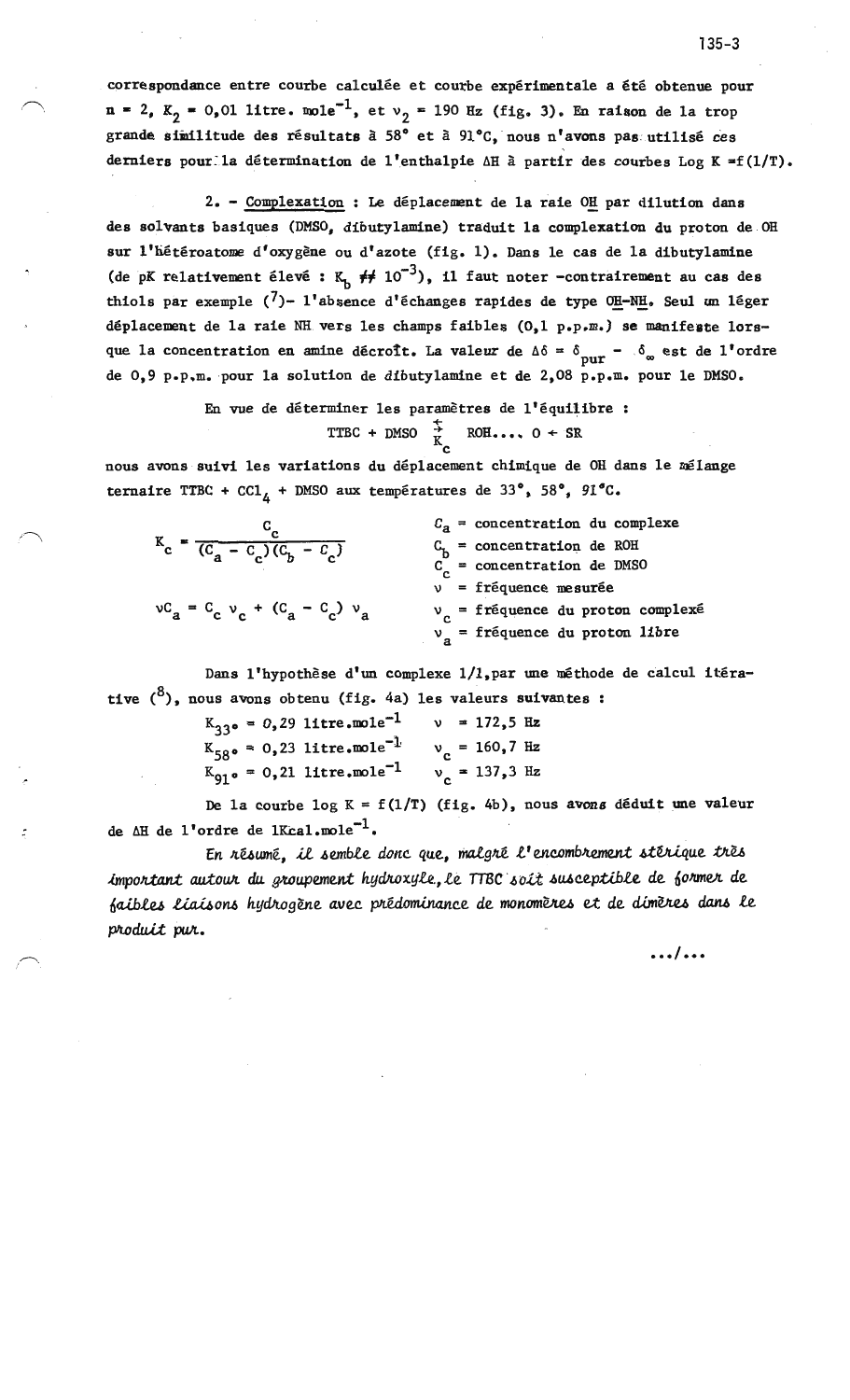1. - J. S. COOK, J. R. REECE. - Aust. J. Chem. 14, 211, 1961. 2. - B. LEMANCEAU, C. LUSSAN, N. SOUTY, J. BIAIS. - J. Chim. Phys. 195, 1965.  $3. - Y.$  D. SANTOS, P. PINEAU, M. L. JOSIEN. - J. Chim. Phys.  $628$ , 1965. 4. - K. PATTERSON, R. M. HAMMAKER. - J. Phys. Chem. 70, 3745, 1966. Spectrochim. Acta. - 23 A, 2333, 1967. 5. - M. L. MARTIN. - J. Chim. Phys. 736, 1962. 6. - J. C. DAVIS, K. S. PITZER, C. N. R. RAO. - J. Phys. Chem. 64, 1744, 1960. 7. - M. M. MARCIACQ-ROUSSELOT. - Thèse Paris 1969, C. N. R. S. A.O. N°2901. 8. - M. NAKANO, N. I. NAKANO, T. HIGUCHI. - J. Phys. Chem. 71, 3954, 1967. 9. - S. H. MARCUS, S. I. MILLER. - J. A. C. S. 88, 3719, 1966.  $10. - V.$  S. GRIFFITHS et G. SOCRATES. - J. Mol. Spect.  $21, 3,302, 1966$ .

 $\sqrt{2}$ R. FREYMANN M.M.MARCIACQ-ROUSSELOT

 $\overline{\phantom{a}}$ I  $\smile$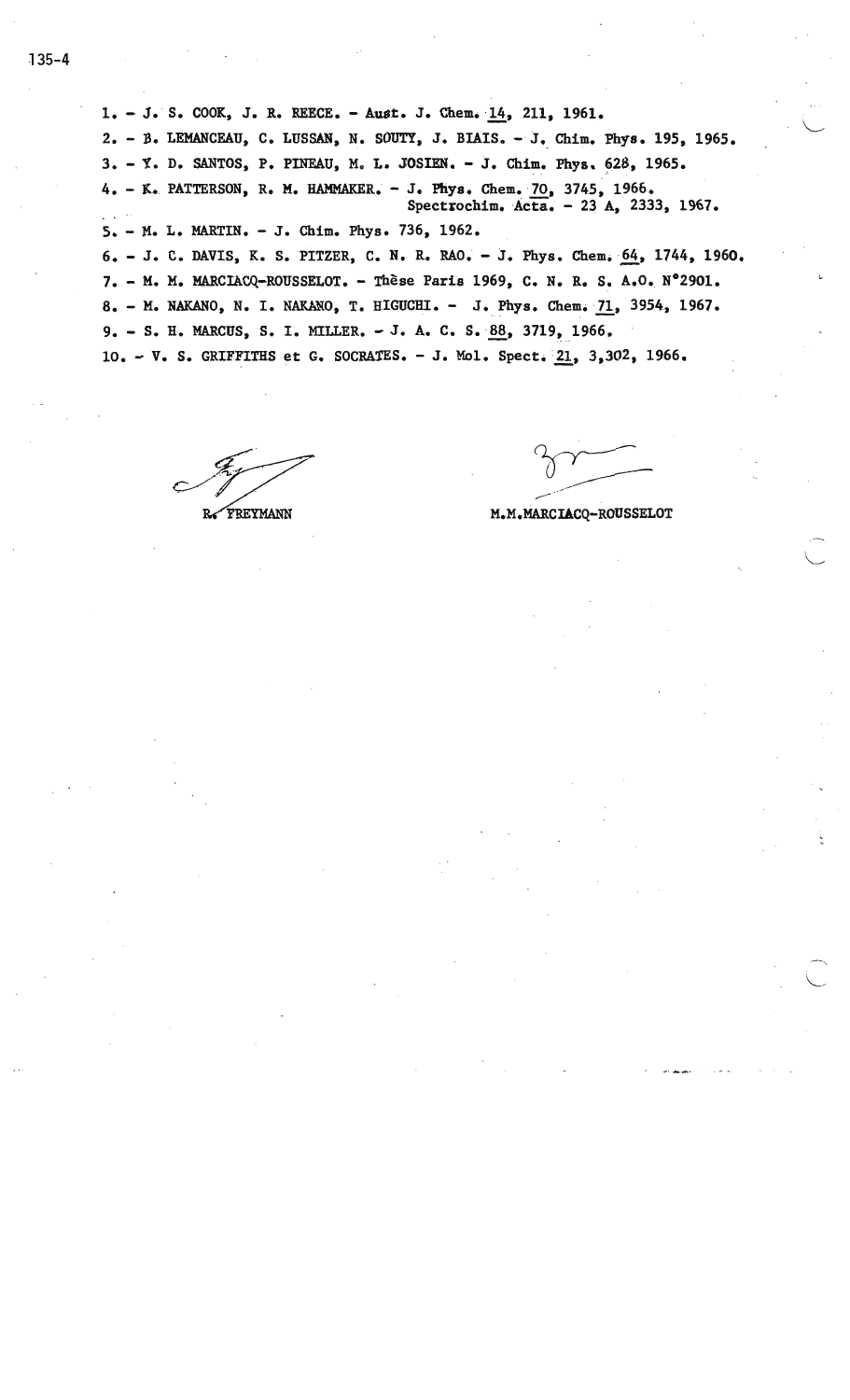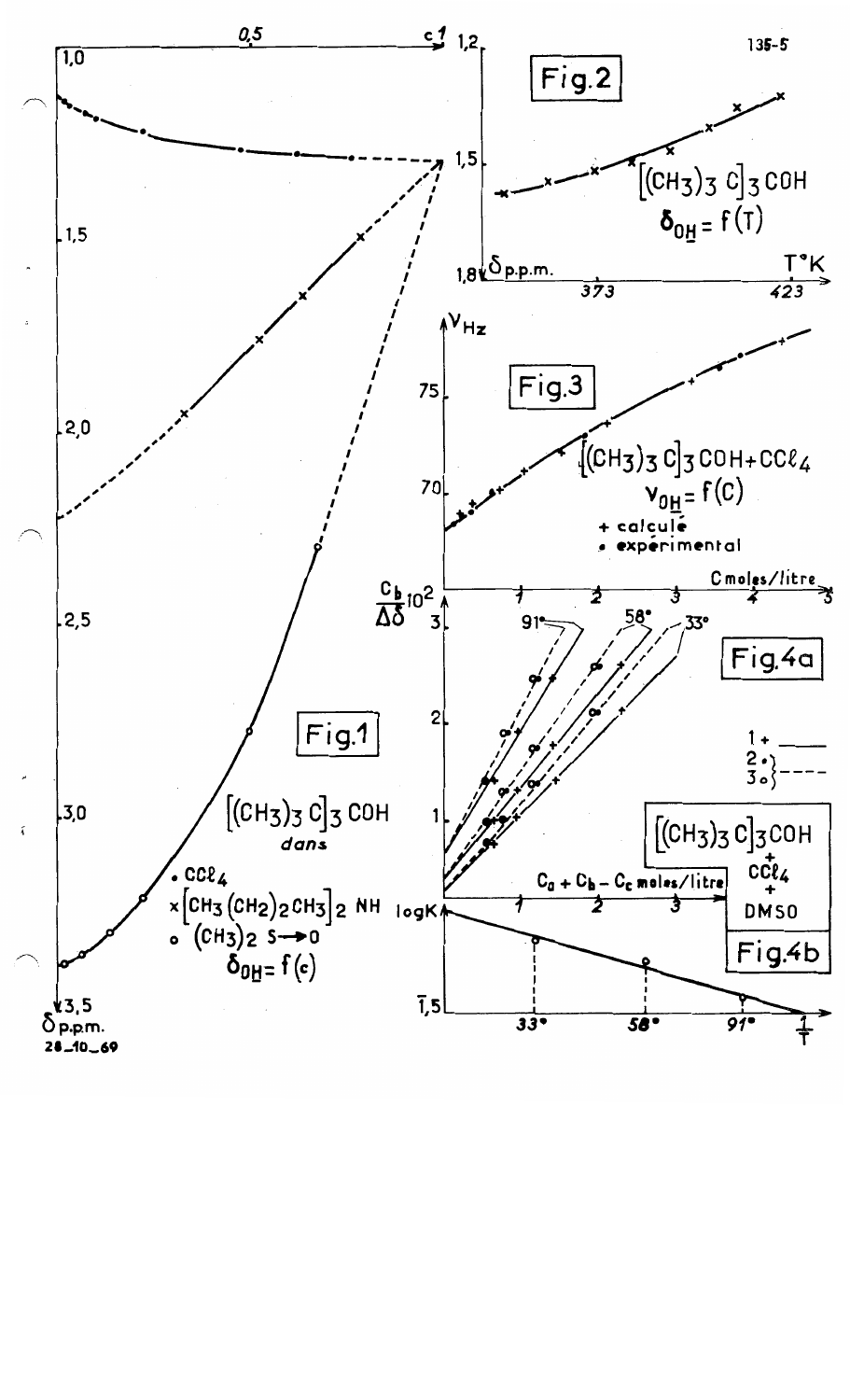DIVISION OF CHEMISTRY DIVISION DE CHIMIE



CABLE ADDRESS ADRESSE TELEGRAPH IQUE

**'"RESEARCH ..** 

 $\setminus$ 

PLEASE QUOTE FILE No No DE DOSSIER À RAPPELER

# **NATIONAL RESEARCH COUNCIL OF CANADA CONSEIL NATIONAL DE RECHERCHES. DU CANADA**

**OTTAWA 7.** 

10 November 1969

Prof. B.L. Shapiro Department of Chemistry Texas A&M University College Station, Texas 77843

## A sample tube for pressure work with gases.

*?i ·* 

Dear Barry,

We have designed a gas-tight sample tube that is satisfactory for NMR studies up to a pressure of 60 atmospheres. We have been working with such a tube for quite sometime and believe, it may be of interest to other investigators who intend to work on gaseous samples in this pressure range. The tube is shown in the figure<br>and the exact dimensions are given to facilitate construction. The and the exact dimensions are given to facilitate construction. tube could be of pyrex glass with 5 mm O.D. and 3 mm I.D. and 14.5 cm in length. It is sealed at one end to give an uniform round bottom and the other end is joined to the bottom of a Fisher & Porter Teflon valve of  $1\frac{1}{4}$  mm bore - the two side arms of this valve having been previously removed. [The same company is now manufacturing these valves without side arms]. The usual teflon valve is replaced by a slightly modified valve (see figure) which has a central hole for the passage of the gas sample. The conical section of the teflon valve at the bottom spills over the glass surface when the contact between the two surfaces is good. The gas is completely sealed by such an arrangement. We have checked the gas leakage by chemical shift measurement and found no noticeable change even after a week. The conical tip of the teflon valve should be polished properly for gpod sealing. The top of the valve is designed to fit a KLMAX  $\frac{1}{3}$  female joint in a vacuum system.

Such a tube can also be used for temperature work. The usual pressure cap used in the Yarian Y-4341 variable temperature unit should be extended by at least  $4$  cms to fit this pressure tube.

Smohanty H.J. Bernstein<br>S. Mohanty H.J. Bernstein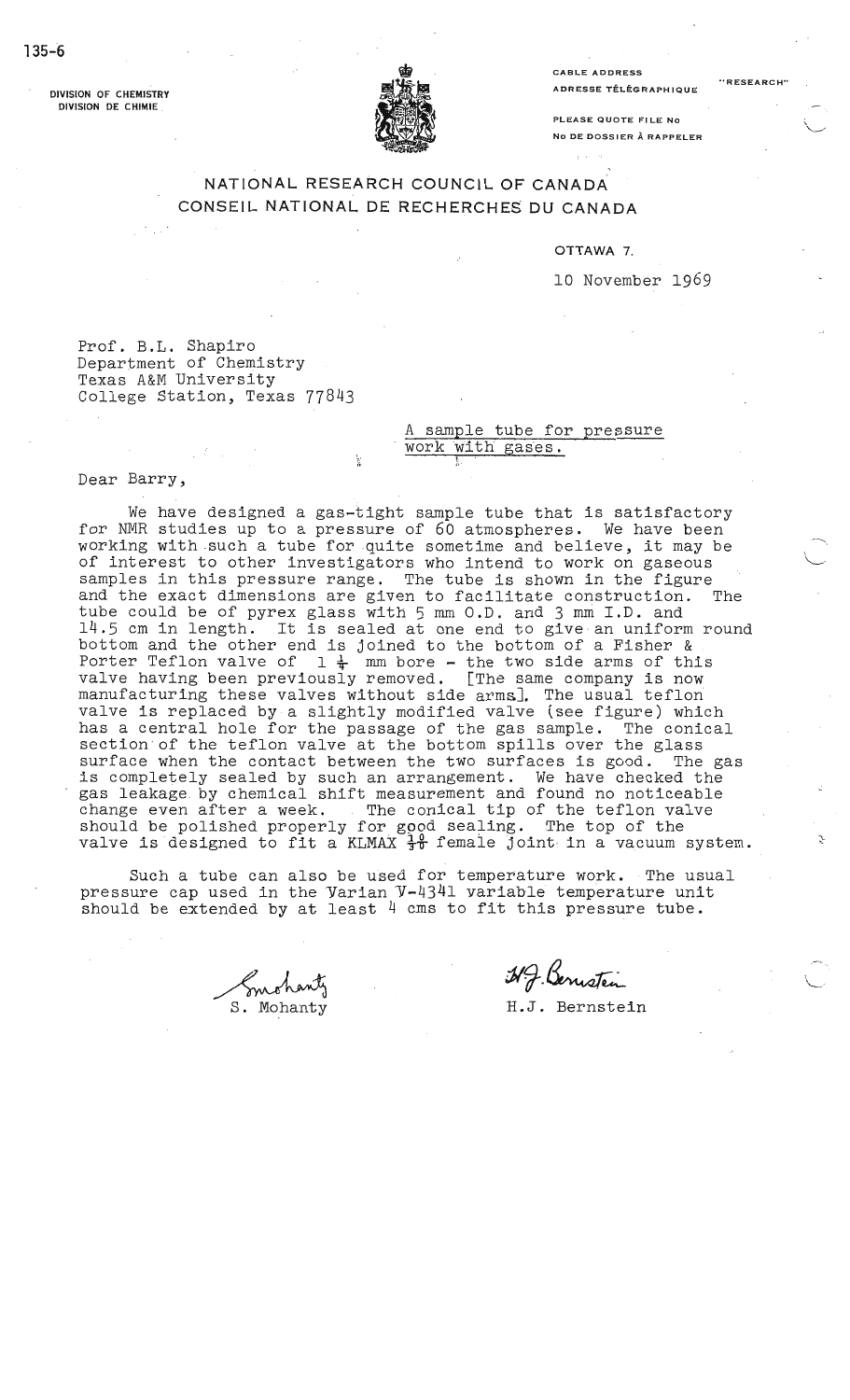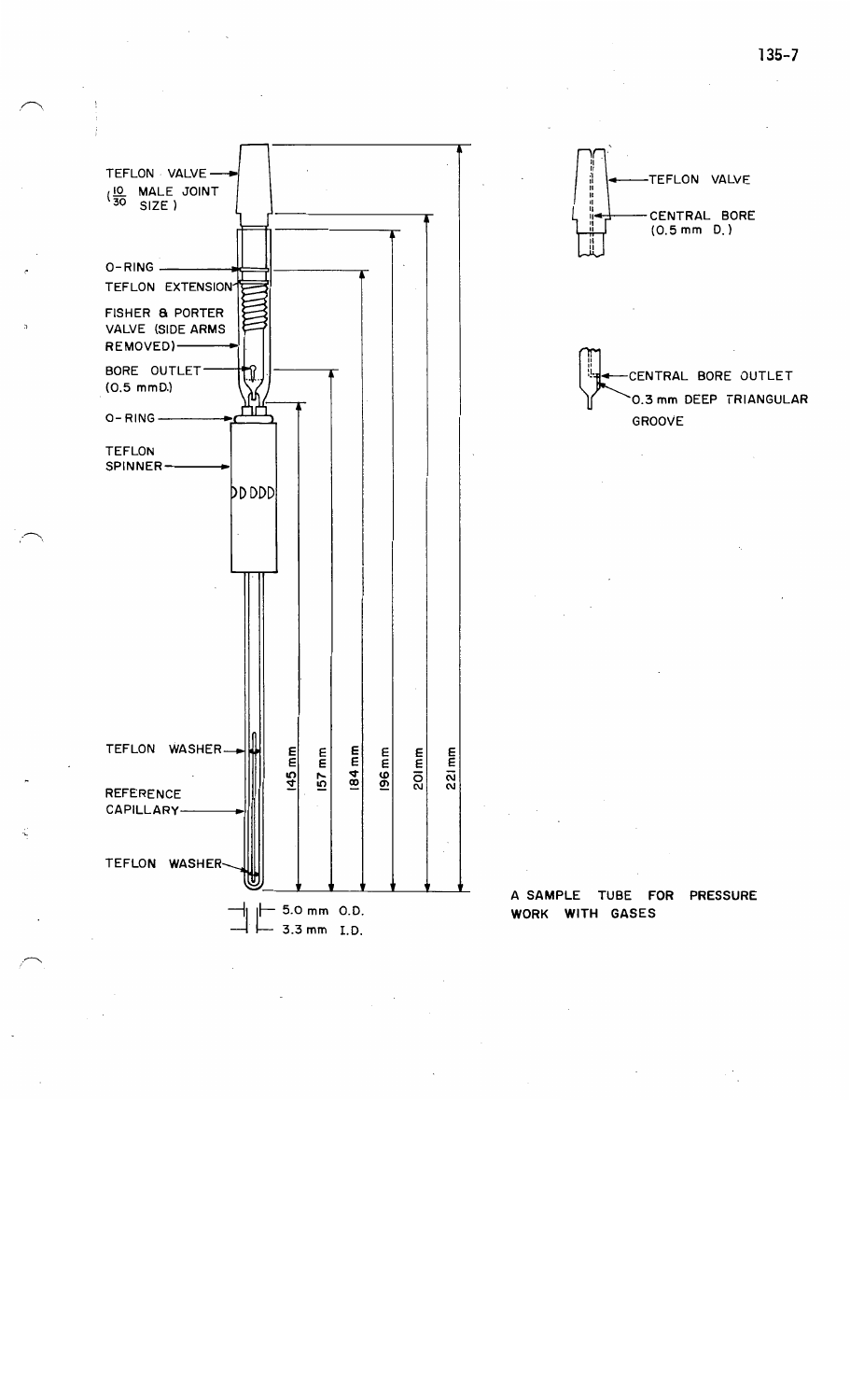**BRYN MAWR COLLEGE** 

**BRYN MAWR, PENNSYLVANIA 19010, USA** 

DEPARTMENT OF CHEMISTRY

TEL: (215) LA 5-1000

13 November 1969

Prof. B. L. Shapiro TAMU NMR Newsletter Department of Chemistry Texas A&M University College Station TX 77843

Dear Barry:

Although the computers-for-NMR drum may be well-beaten already, let me offer these two short news items which may nonetheless be of interest to some.

#### TIME-SHARED LAOCOON

Upon returning to Bryn Mawr, we have made some use of the Laocoon program on our batch-mode computer, but have also found it worthwhile to reprogram the Laocoon program for time-sharing use. I have used P. J. Black's modification of Bothner-by's tried-and-true program which includes direct (dipolar) coupling for those who are investigating spectra in anisotropic solvents. A version for six spins now operates written in Xtran, an extended Fortran II language offered on the Com-Share system.

Listings and brief documentation will be sent to any interested parties. Other Com-Share users can, I believe, copy the programs directly from my files with a minimum of effort.

NMR SPECTRUM SIMULATION ON THE TYPAGRAPH

The Typagraph (Typagraph Corp., 7525 Convoy Ct., San Diego CA 92111) is a plotting teleprinter; that is, it is a modified teletype with .02 inch resolution achieved through control of a stepping motor in both horizontal and vertical directions. At Bryn Mawr, we have experimented with the Typagraph in simulating nmr spectra; a sample is attached.

Listings and documentation for the nmr plotting program are also available on request. Typagraph software is maintained on most time-sharing services.

Sincerely yours,

Jay Martin Anderson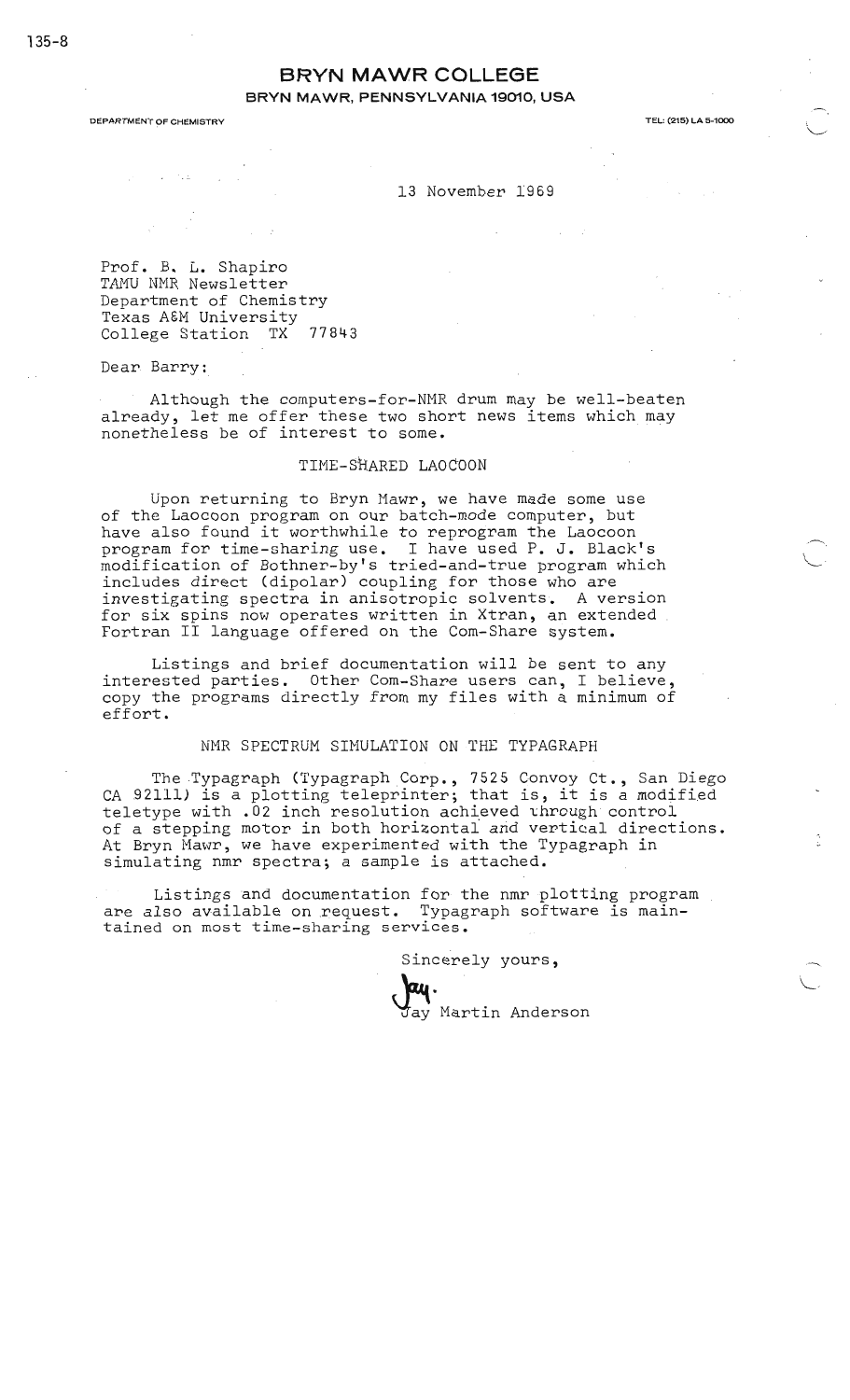$+GO$ NO. OF LINES: 4 WILL YOU READ IN FREQ AND INTENS FROM TERMINAL? YES  $-50 \cdot 1 \cdot$  $-45 - 3$  $-40 \cdot 3 \cdot$  $-35 - 1$ OFFSET IN HZ: 0. SWEEP WIDTH IN HZ: 100. LINE WIDTH IN HZ: 0.4 **I HERE ARE** 4 LINES ON THIS PLOT.

CHECK PLOT MODE

underlined text is generated by the Note: programming.

Only a section of the spectrum is shown; the program scales the spectrum to the length of Varian A-60 chart paper for easy comparison.

reorde **ski**c or die convoy count • san diego, sam<br>**jāpi** • 7525 convoy count • san diego, sam 1994第12 **H**<br>Zg<br>• <u>0</u>

**Water on the sear of the propert**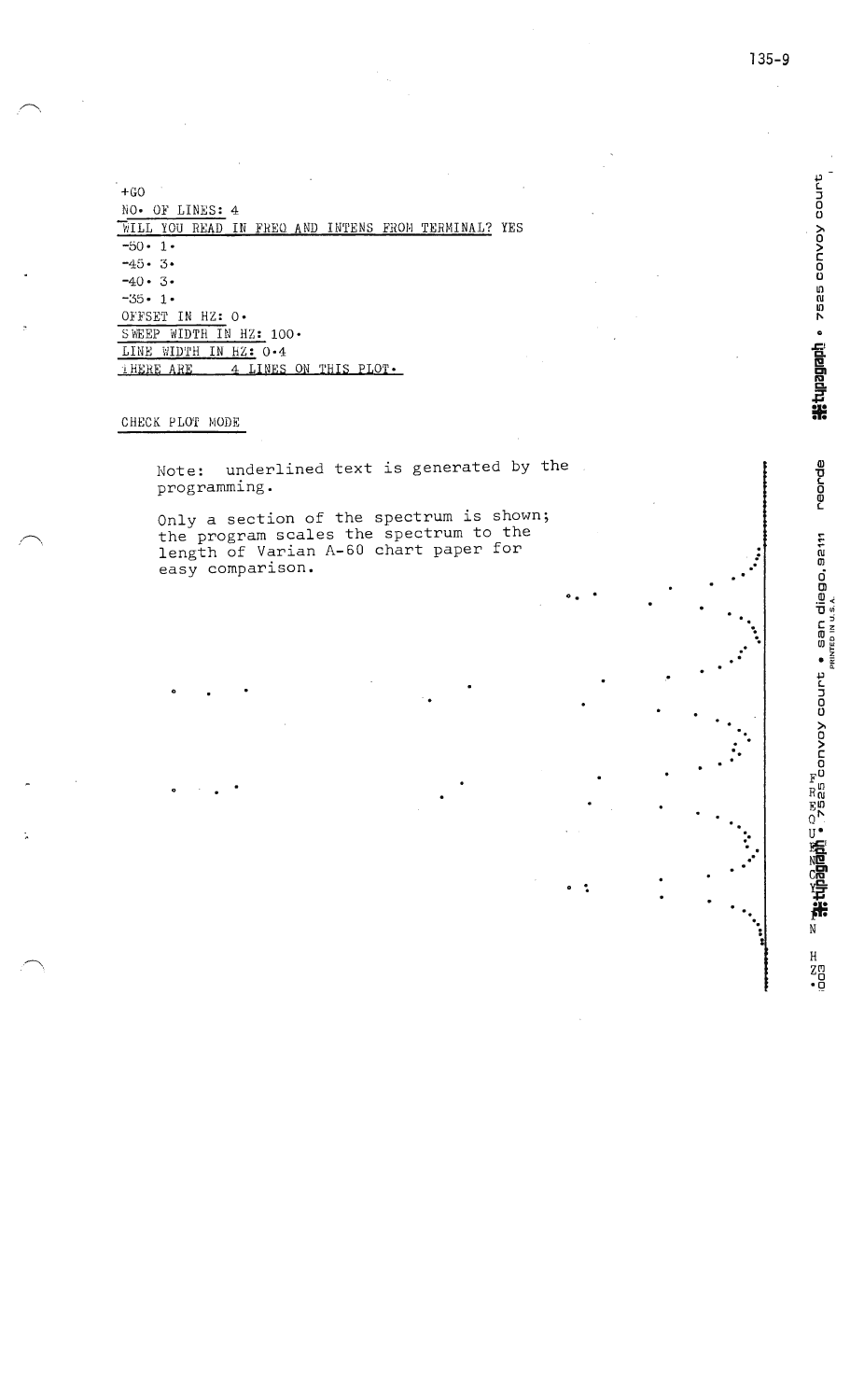המכניון - מכון טכנולוני לישראל

LECHNION -- ISRAEL INSTITUTE OF TECHNOLOGY



לכיםיה הפקולמה DEPARTMENT OF CHEMISTRY

13 November 1969

Professor B.L. Shapiro Department of Chemistry Texas A & M University College Station, Texas 77843 U.S.A.

Title(Short): Electron transfer  $K_4$ Mo(CN)<sub>8</sub> -  $K_3$ Mo(CN)<sub>8</sub>

Dear Barry,

Your "blue" reminders are great promoters of nmr research. Thank you!

We have studied the rate electron transfer between  $K_qMo(CN)_R$ (paramagnetic) and  $K_{\Delta}$ Mo(CN)<sub>8</sub> (diamagnetic) in aqueous solution by the 95<sub>Mo</sub> and  $14_N$  resonances. In both cases the lifetime broadering of  $K_A$ Mo(CN)<sub>8</sub> (0.5-1M) through addition of  $K_A$ Mo(CN)<sub>8</sub> was observed. The slow exchange approximation was assumed (although we have slight doubts whether it is valid for the  $^{14}$ N). The results at room temperature are k=1.2±0.5x10<sup>5</sup>& mole<sup>-1</sup>sec<sup>-1</sup> from <sup>14</sup>N measurements and k=1.1±0.5x10<sup>5</sup> kmole<sup>-1</sup>sec<sup>-1</sup> from <sup>95</sup>Mo measurements. Measurements of temperature dependence have also been attempted but difficulties were encountered due to the low <sup>95</sup>Mo sensitivity and the decomposition of  $K_3MO(CN)_R$ .

We are currently investigating relaxation processes in various inorganic complexes in solution.

Yours sincerely, 4. villed Aheron.

H. Gilboa

A. Loewenstein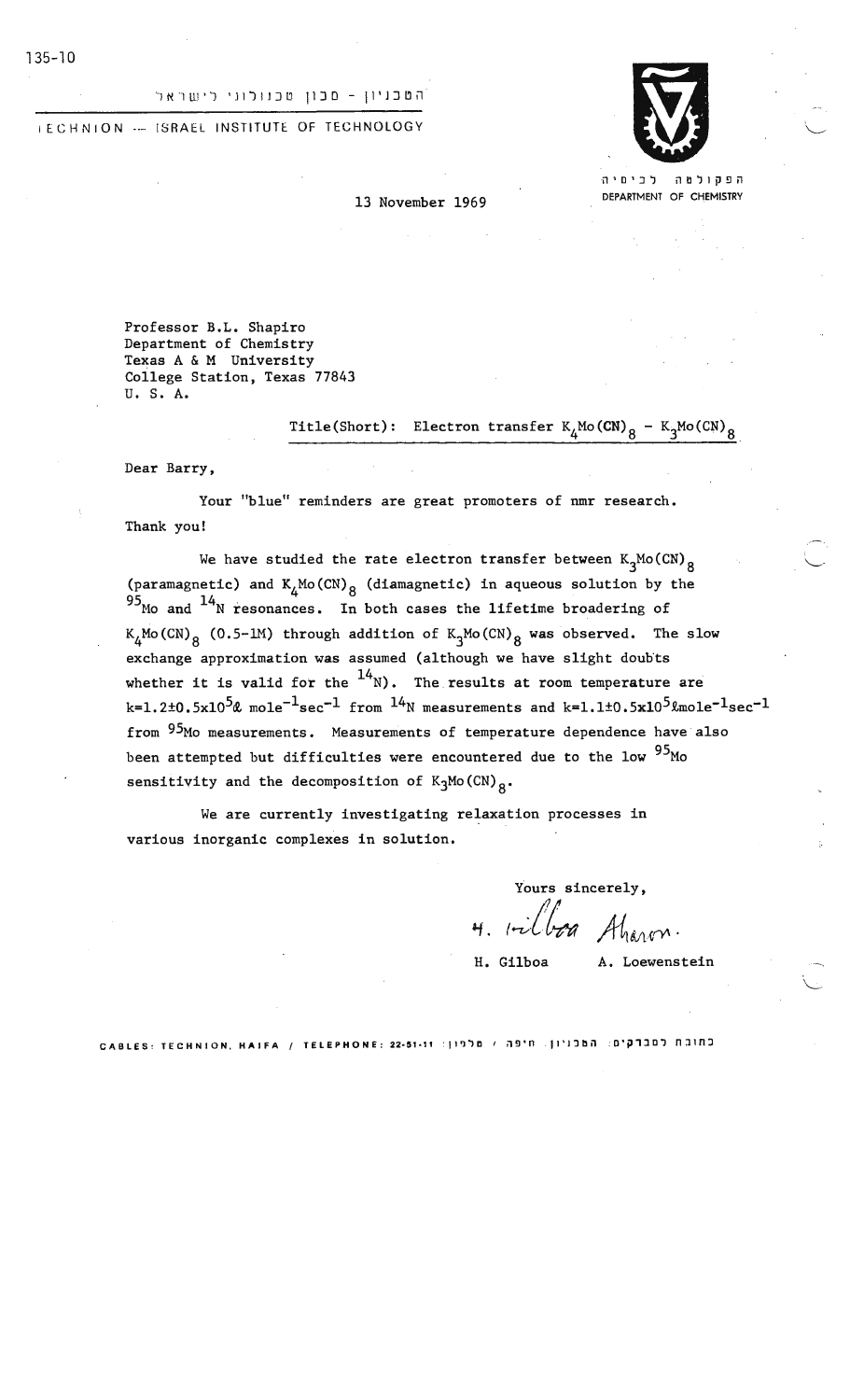

### **THE UNIVERSITY OF NEW BRUNSWICK**

F R E D E **l't** I C T O **N. N . l!I.** 

November 18, 1969

Prof. B. L. Shapiro Chemistry Department Texas A & M University College Station, Texas 77843

Short title:. Noise stimulated spectrum

Dear Barry:

Many readers of the Newsletter must have **wished** they could turn off the noise generator that all manufacturers supply free of charge with their spectrometers. Of course, nature has cleverly provided good thermodynamic laws to prevent such a simple solution of our practical problems, and to lead us up the square root path of signal averaging. It is thus hardly surprising that noise is generally considered a nuisance, yet I believe that this isn't quite fair. Richard Ernst has shown that noise irradiation acts in a manner similar to chemical exchange or relaxation, and the following will show, I hope, that it is possible to obtain an unperturbed spectrum (albeit noisy with our present technique) by stimulating the spin system with noise.

Our 1959 model V-4302 spectrometer was locked in the usual way by means of a few drops of TMS in the otherwise neat sample of o-dichlorobenzene so that the r.f. carrier was about 60 Hz below the center of the approximately 35 Hz wide spectrum of o-dichlorobenzene. A stochastic voltage with zero mean, closely Gaussian amplitude probability density and almost flat power density spectrum from 10 Hz to 115 Hz (lower corner frequency given by noise generator, upper by second order filter with damping factor near 0.6) was applied to the modulation coils through a filter to correct the 6 db/octave attenuation caused by the modulation index so that uniform, weak modulation sidebands were produced. Trace (a) in the figure below shows a 1.65 sec long segment of this input signal taken ahead of the 6 db/ octave correction. Trace (b) shows the resulting 1.65 sec segment of the spectrometer output voltage at the output of a 115 Hz low pass filter following the r.f. phase sensitive detector. It is possible to obtain the modulus or the absolute square of the o-dichlorobenzene spectrum by feeding this output into a narrow band scanning audio spectrum analyzer, and it may also be possible to separate the absorption and dispersion modes by feeding both input and output into a scanning audio phase

.•••• **2**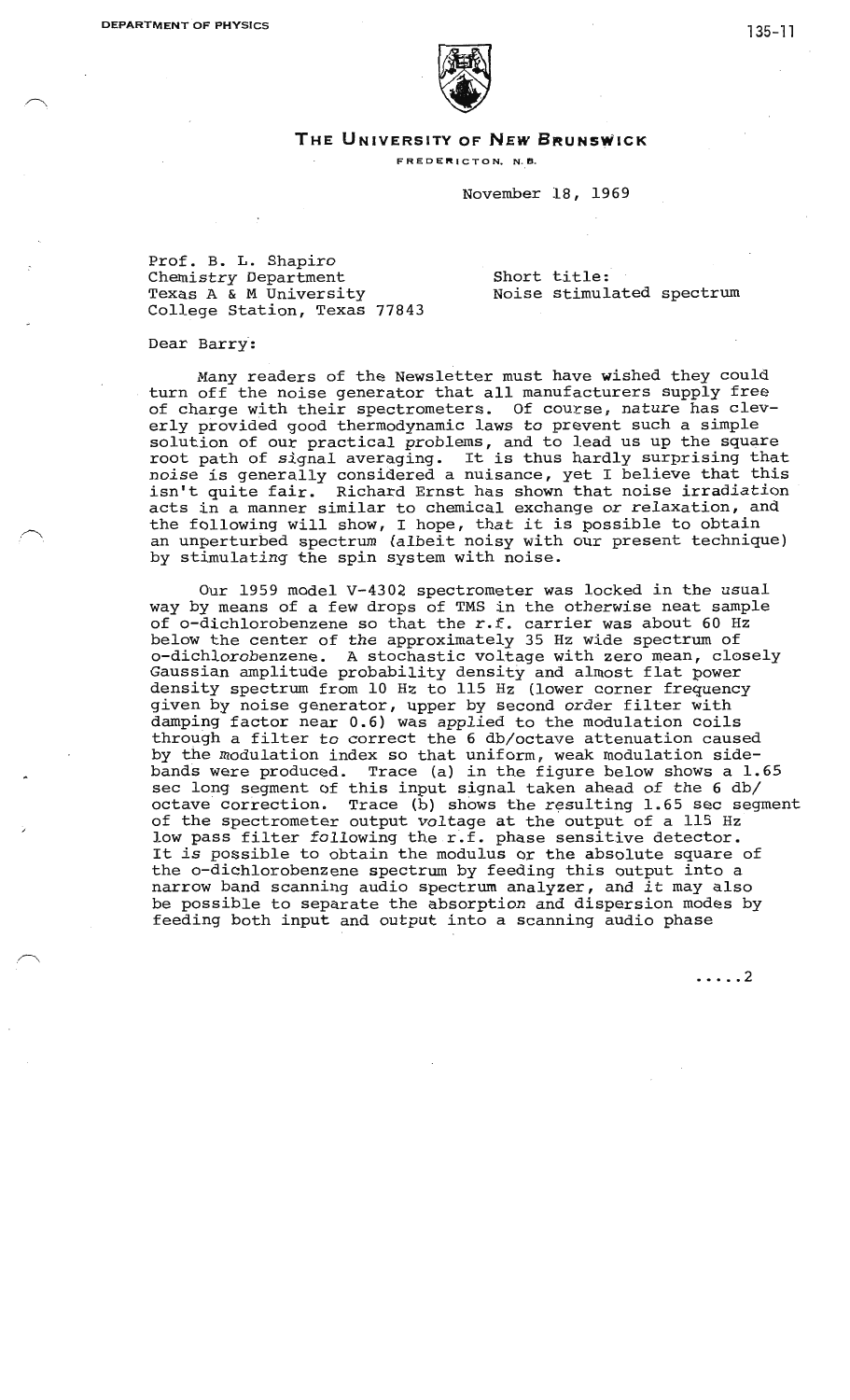Prof. B. L. Shapiro November 18, 1969

sensitive detector through tracking narrow band pass filters in the signal and reference channels. Either method leads to a single channel noise spectrometer w hose resolution' is deter-1 terribly attractive. To obtain the advantage of multichannel mined by the detector bandwidth, and neither method looks operation we sampled and digitized both the input and output signals to do the subsequent processling on a digital computer. The computer hardware requires that the signals be divided into records of finite length, and the processing is relatively simple by means of the usual steady state Fourier transform simple by means of the usual steady state routief transform in time. We therefore used a relay switch at the input to the spectrometer modulation coils to perliodically turn the input signal on for 14 sec and off for 14 sec. A computer record starts with the "on" period and is 22 sec long. The following Traces show some results for a single such record of 22 sec length. No averaging was done other than in the final recording of the Traces to smooth the sampled structure of the computer output. Trace (c) gives the output power spectrum of the 50 Hz wide region of interest, (d) shows the real and (e) the imaginary part (dispersion and absorption mode) of the o-dichlorobenzene spectrum. Finally, Trace (£) shows for comparison the absorption mode spectrum of the same sample taken in the locked field sweep mode on the same spectrometer with a scan time of 12 minutes.

It is clear that our technique needs some improvements. We are working on these and on the averaging of spectra from several records. Comments, suggestions, etc. are always welcome.

 $\frac{1}{2}$ Sincerely yours, V{.tt L-i~ *L~tk\_,* 

R. Kaiser, Professor

RK: seb

2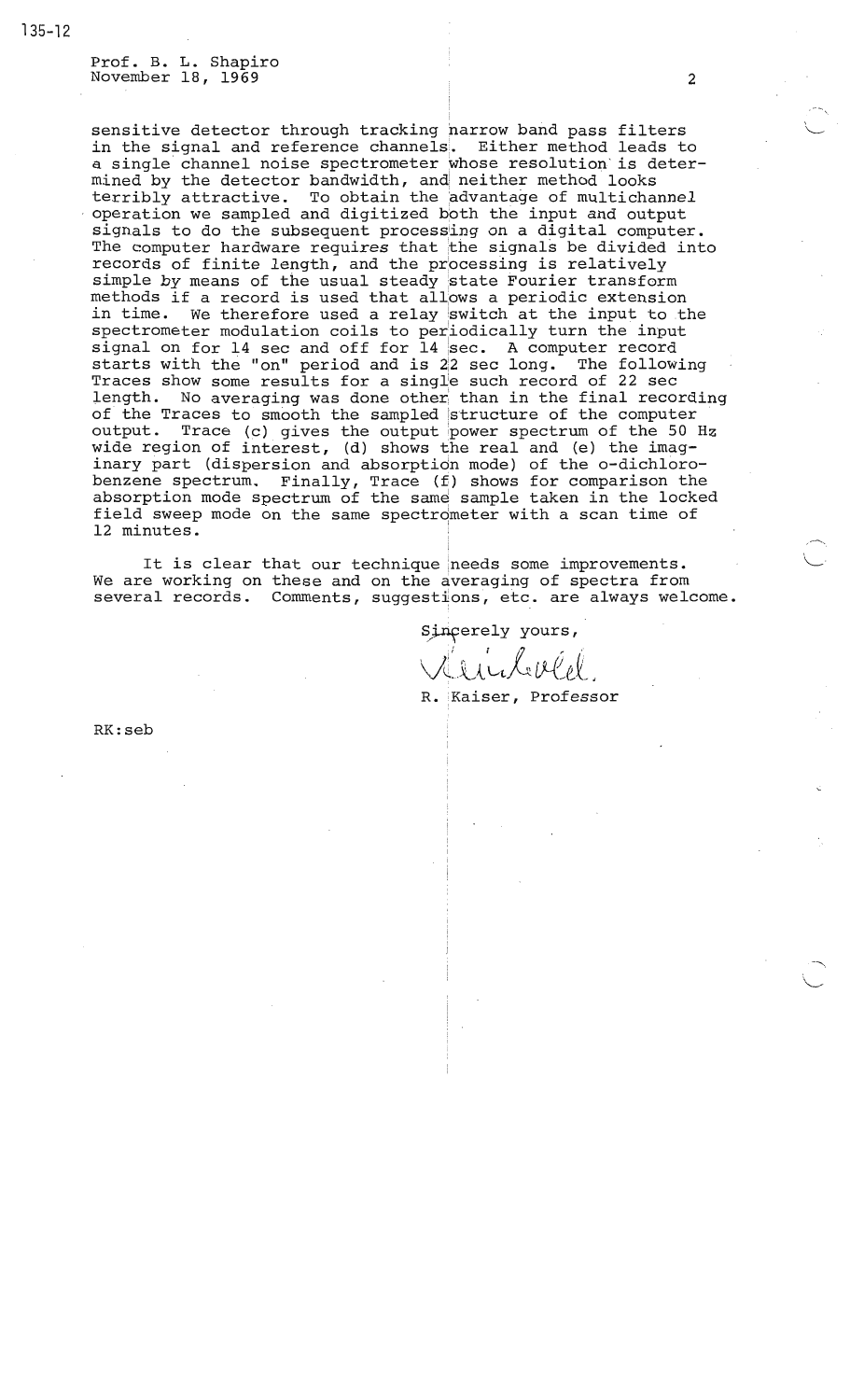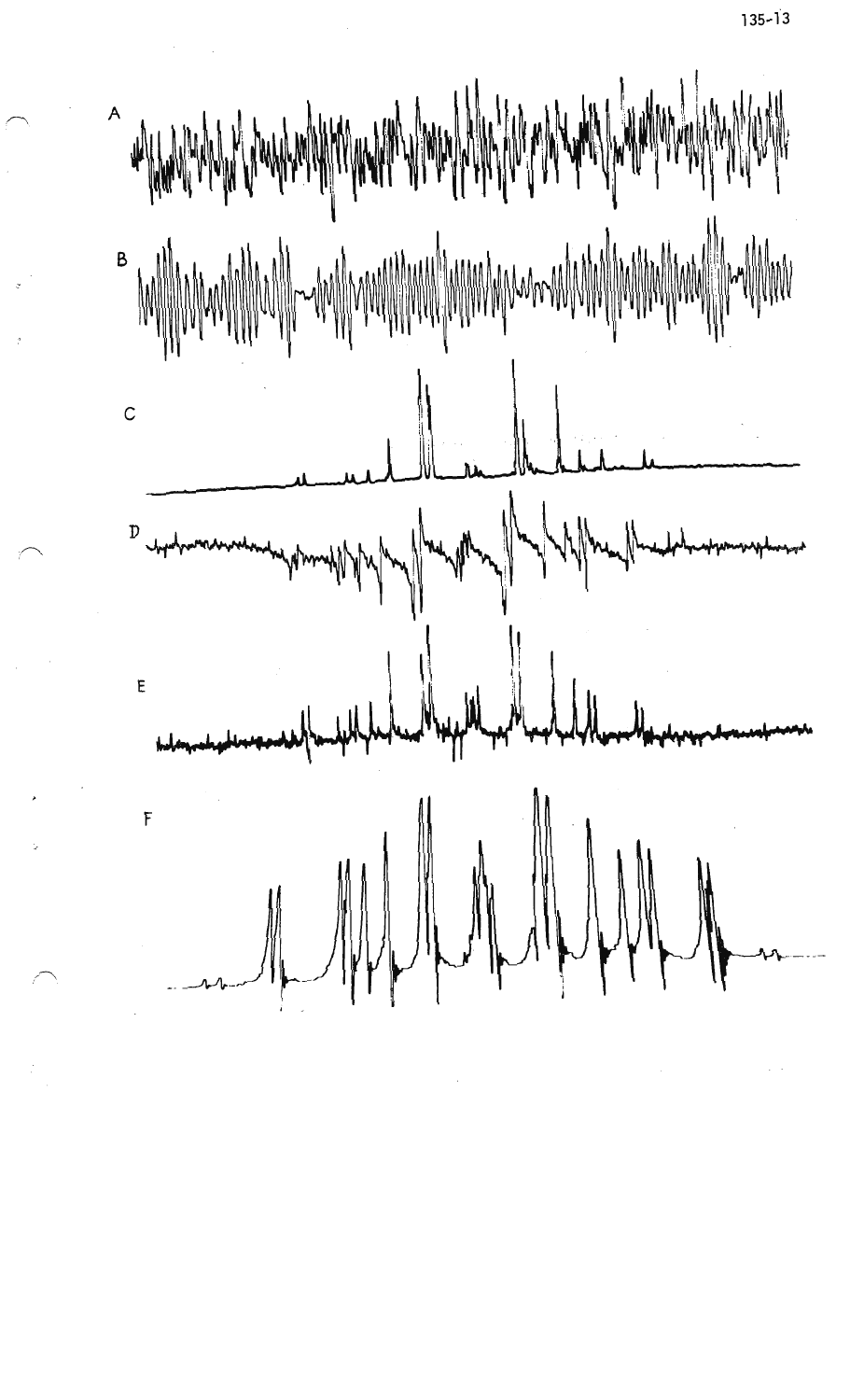

## **THE DOW CHEMICAL COMPANY**

**EASTERN RESEARCH LABORATORY POST OFFICE BOX 400** WAYLAND, MASSACHUSETTS 01778 . · **817 • 235-S422** 

November 17, 1969

Dr. Bernard L. Shapiro Department of Chemistry Texas A & M University College Station, Texas 77843

#### RADIATION . DAMPING IN THE A56/60

During the course of some NMR studies on our Varian A56/60 we have encountered a little publicized effect, radiation damping, which should be brought to the attention of those who aren't aware of the possibility of its appearance in all high resolution instruments. The ramifications of arr nrgn reservation rhoof amonios. The ramifications of  $r$  adequately treated by several authors.  $1-4$  Some loss of energy to the receiver coil occurs upon detection of the resonant magnetization. This manifests itself by the addition of a third term to that used to express the effective transverse  $r$  and  $r$  and  $r$  and  $r$  are  $r$  is the set of  $r$ . The relaxation time,  $T_2$ , of a resonance line

$$
\frac{1}{T_2}, = \frac{1}{T_2}, + \frac{1}{T_2} + \frac{1}{T_{2RD}}
$$

where

$$
T_{2RD} = (2 \mathcal{N} \quad \gamma \quad M_o Q \mathbf{S}^{-1} \quad ;
$$

 $N$  is the filling factor, Mo is the equilibrium magnetization of a particular transition, and Q is the quality factor of the coil. Since Q and  $\gamma$  are usually fixed there are only two handles for minimizing the contributions from  $T_{--}$ . two handles for minimizing the contributions from  $T_{\text{PRD}}^{-1}$ ; owe handles for minimizing the contributions from 19RI<br>diluting the sample and detuning the capacitor in the receiver coil.<sup>5</sup>

In the instruments having multinuclei capabilities the magnitude of broadening can vary from day to day depending upon the<br>frequency being used and who tuned the probe last. In the frequency being used and who tuned the probe last. In t<br>proton spectrum of neat methyl iodide we have found the ratio of the parent peak width to the natural abundance  $13<sub>c</sub>$ satellite peak width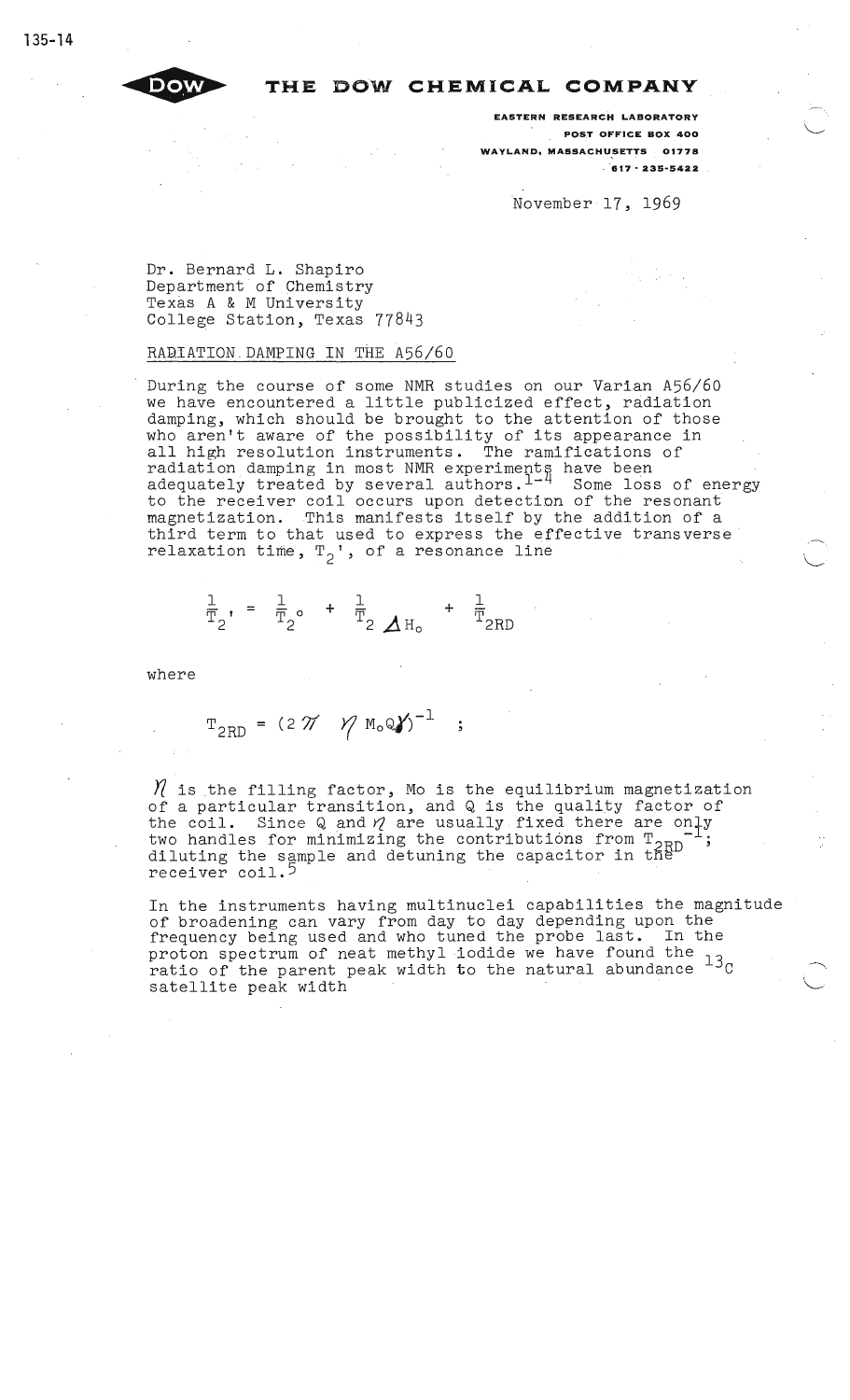Dr. Bernard L. Shapiro Texas A & M University Page 2 November 17, 1969

 $\Lambda$  $\nu$ <sup>12</sup>CH<sub>3</sub>I  $\Delta \nu$ <sup>13</sup>ch<sub>3</sub>I

to vary from 5,0 to 1.0 with some loss in S/N in the latter case. Thus Qptimum resolution isn't achieved in concentrated samples; integrations can also be affected. The  $13C$  satellite peak provides a good reference line width as radiation damping is virtually absent due to its smaller Mo. Particular care should be exercized by those who use a solvent peak or any other strong resonance to obtain the natural line width in other strong resonance to obtain the natural line width in chemical exchange studies.

In most spectrometers  $\frac{1}{1}$  might be small compared to  $\frac{1}{1}$ , yet  $T$ <sup>2</sup>RD  $T$ <sup>2</sup> $\mu$ <sub>o</sub>

it could still be much larger than  $\frac{1}{T}$  and consequently must<br>be reckoned with in relaxation  $\frac{1}{2}$  studies.<sup>9,6</sup> In adial be reckoned with in relaxation  $\frac{1}{2}$  studies.<sup>556</sup> In adiabatic fast passage experiments, for example, a delayed power peak might appear and in more severe cases the magnetization might be prevented from reaching the desired tipping angle.<sup>2</sup>

Sincerely  $\check{y}$ ours, Not Tidlig

pat ·

- (1) C. R. Bruce, R. E. Norberg, and G. E. Pake, Phys. Rev. 104, 419 (1956).
- $(2)$ S. Bloom, J. Appl. Phys. 28, 800 (1957)
- (3) A. Szőke and S. Meiboom, Phys. Rev. 113, 585 (1959)
- (4) A. Abragam, "Principles of Nuclear Magnetism," Clarendon Press, Oxford, 1961.
- (5) R. Freeman and S. Wittekoek, J. Mag. Res.!, 238 (1969)
- $(6)$ . E. J. Wells and K. H. Abramson, ibid. 1, 362 (1969).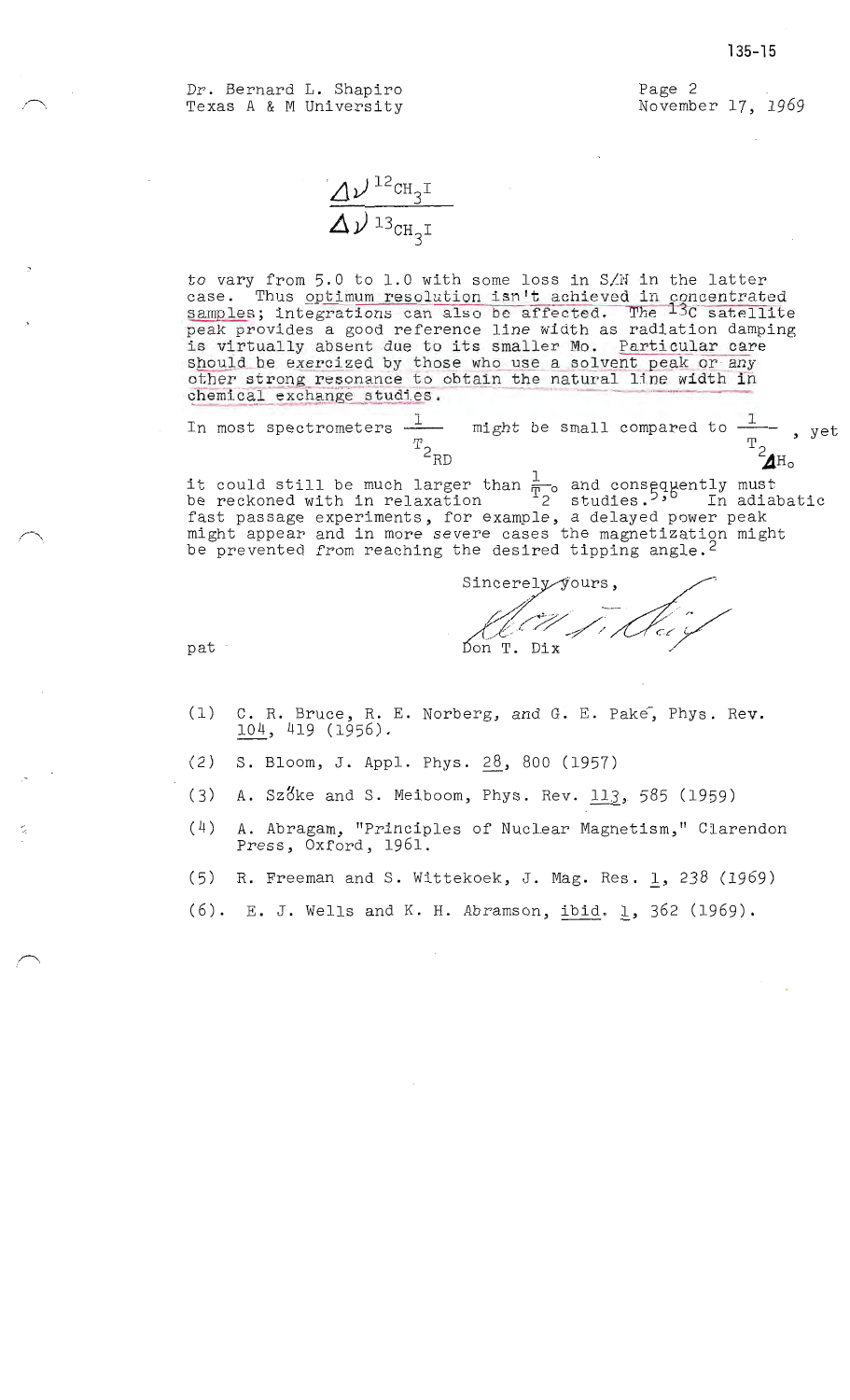#### **ABBOTT LABORATORIES, SCIENTIFIC DIVISIONS**

#### **NORTH CHICAGO, ILLINOIS 60064**

Dr. Bernard L. Shapiro Texas A and M University Department of Chemistry College Station Texas 77843

Dear Professor Shapiro,

#### QUADRUPOLAR BROADENING AS A STRUCTURAL PROBE

The quadrupole moment associated with magnetic species having  $I \geq \frac{1}{2}$ which leads to ouadrupolar broadening of resonance lines is, in most applications, unwanted and unappreciated. The resulting broadening tends to obscure resonance lines and prevents the observation of fine structure. To overcome this difficulty, heteronuclear spin decoupling techniques have been widely applied.

Some positive features have been noted in the past. Among them some positive readures have been hoted in the past. Among them aromatic heterocyclic systems, can be detected by the broad resonance lines of the proton caused by the <sup>14</sup>N quadrupole. We wish to present a case in which <sup>IIB</sup> quadrupolar can be used as a structural probe.

L

A series of phenylboronic acid esters of 9-dihydroerythronolides have been prepared in our laboratories for conformational studies in progress (1,2,3). Complete identification of ring protons and methyl groups was aided by long-range llB quadrupolar broadening.

In the spectra of 9S-9-dihydroerythronolide B bisphenylboronate (I), the resonances of both the protons and methyl groups situated proximate to the  $11B$  atoms (i.e. at positions 4 and 10) are broadened thereby permitting their assignment. When the spectra is determined is determined at 1100 in pyridine-d<sub>5</sub>, the resonances of unaffected methyls have a width at half height of 1.0 Hz while the resonances of the 4- and 10-methyls have widths at half height of 2.5 Hz ( $_{c}$ f the figure, the methyl resonances of I). As a result of this quadrupolar broadening, the doublets assigned to the 4 and 10-methyl groups have considerably lower peak intensity. The resonances of the ring protons at these positions were similarily affected. The assignments of the substituent and proton at C-4 and C-10 in these compounds were verified by spin decoupling and are unequivocal. Molecular models confirm the proximity of the boron atoms to the affected groups in these compounds.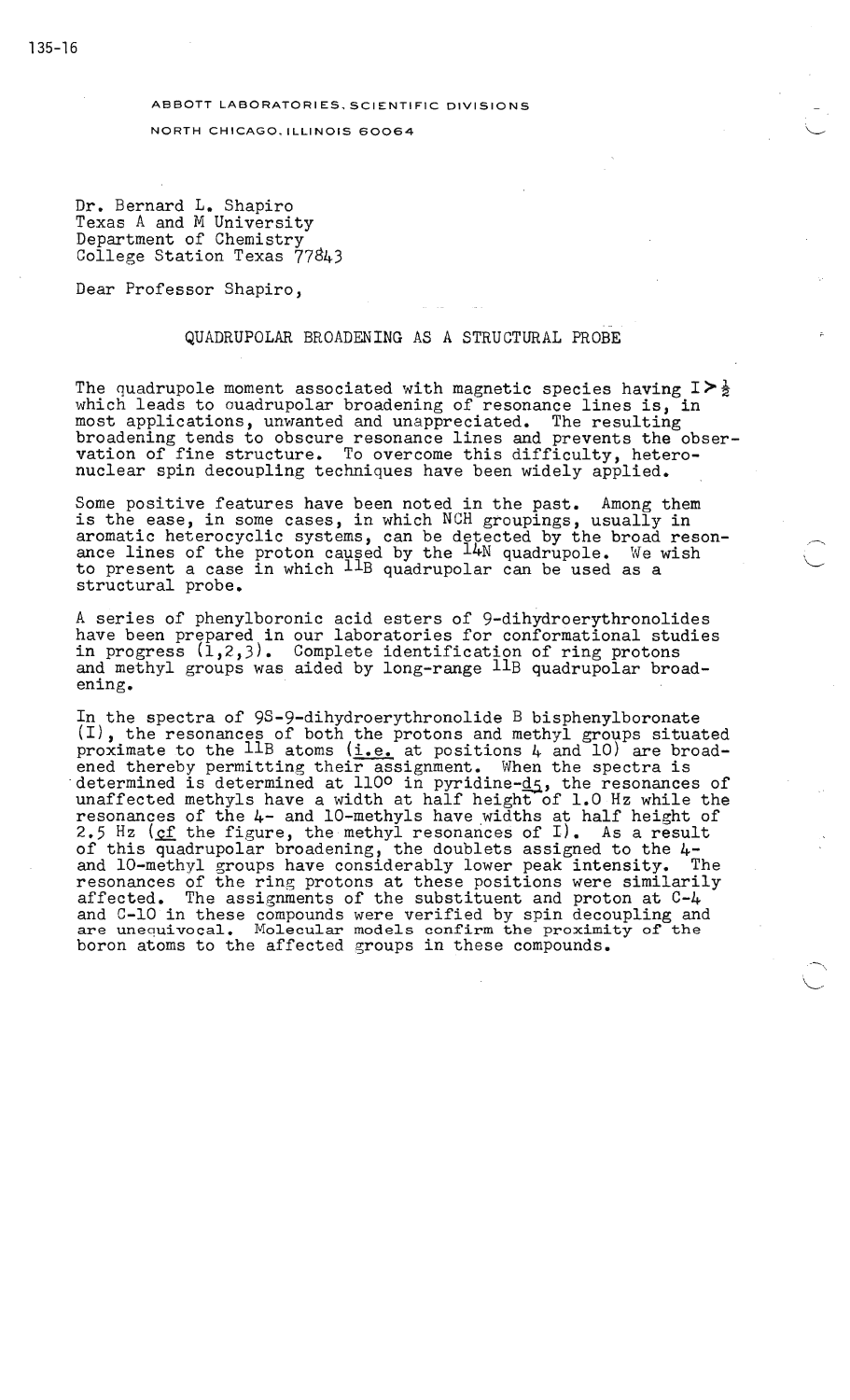It is thought that phenylboronic acid esters might be of value in other cyclic polyols having suitable stereochemistry. This is also an interesting example that points out the "through space" nature of quadrupolar coupling. The number of intervening  $\sigma$ honds is too large to explain this phenomenon by a "through Bond" effect. Protons seperated from the boron atoms by fewer bonds are not affected.

- $(1)$ T.J. Perun and R.S. Egan, Tetrahedron Letters, 387 (1969)
- (2) T.J. Perun, R.S. Egan, and J.R. Martin, Tetrahedron Letters, accepted for publication. R.S. Egan, T.J. Perun, and P.H. Jones, Abstracts, Inter-
- $(3)$ science Conference on Antimicrobial Agents and Chemotherapy,  $9, 21 (1969)$



Sincerely,

 $\bigcap$ 

Richard S. Egan nmr lab D-408

Thomas J. Perun experimental chemistry D-482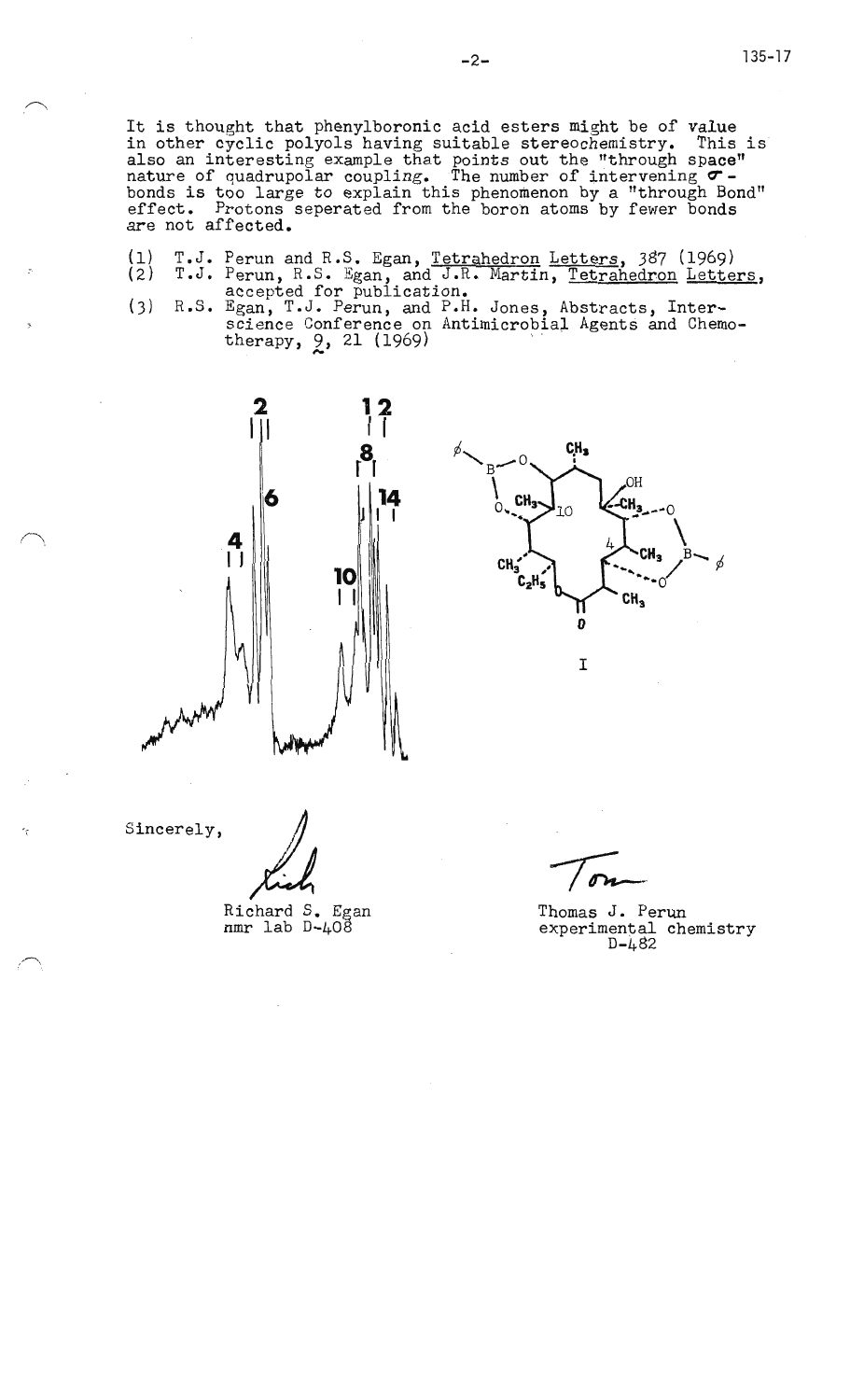

135-18 **I.e. 2012 U.S. DEPARTMENT OF COMMERCE National Bureau of Standards**  Washington, D.C. 20234

 $\backsim$ 

 $\sim$ L

20 November 1969

Dr. B. L. Shapiro Department of Chemistry Texas A & M University College Station, Texas 77840

### EXAMPLE OF INDOR FOR STRUCTURE DETERMINATION

Dear Barry:

You will be interested to hear that we are having a look at the fluorination of  $Si<sub>2</sub>Cl<sub>6</sub>$  under various conditions:

$$
\operatorname{Si}_2 \text{Cl}_6 + (\mathsf{F}) \rightarrow \operatorname{Si}_2 \text{Cl}_{6-n} \mathsf{F}_n
$$

It is convenient to look at the reaction products in an nmr tube. In many instances all possible mixed chlorofluorides are present and nmr can provide information on the course of the reaction without the need of separating the products.

Most of the species obtained can be identified from their multiplet patterns, either in the main <sup>19</sup>F spectrum (e.g.,  $Sif_3Sif_2Cl$ ) or from the <sup>29</sup>Si satellites in the <sup>19</sup>F spectrum (e.g., SiFCl<sub>2</sub>SiFCl<sub>2</sub>). There remain three molecules, namely the monofluoro-, 1,1-difluoro-, and<br>1,1,1-trifluoroperchlorodisilanes whose <sup>19</sup>F nmr spectra are superficially identical: a single central peak with satellites due to <sup>29</sup>Si around  $\pm$  35 Hz and  $\pm$  180 Hz. (Having identified these materials, <u>vide</u><br>infra, we can now of course refer to measured values of  $\delta$  and J.) If infra, we can now of course refer to measured values of  $\delta$  and J.) If we "sit" on one of the <sup>29</sup>Si satellites in the <sup>19</sup>F spectrum and sweep the 29Si frequency, the multiplet pattern observed gives the desired identification immediately. The values of J and 6 observed are solventdependent, but typical values in the mixtures we observe are as follows:

| Species                              | .ճ+                                                       | $\mathsf{v}_{\mathsf{SiF}}$ | $\mathsf{v}_\mathsf{S}$ isif |
|--------------------------------------|-----------------------------------------------------------|-----------------------------|------------------------------|
| SiF <sub>3</sub> SiCl <sub>3</sub>   | $-49.5$ ppm                                               | 341 Hz                      | 80 Hz                        |
| SiF <sub>2</sub> CISiCl <sub>3</sub> | $-38.6$                                                   | 365                         | 72                           |
| SiFC1 <sub>2</sub> SiCl <sub>3</sub> | $-34.8$                                                   | 384                         | 65                           |
|                                      | $+SiF4 = 0$ ppm, negative $\delta$ means downfield shift. |                             | $\sim$ $\sim$                |

Yours very truly,

 $R$ olf & Johannesen

Rolf B. Johannesen Inorganic Chemistry Section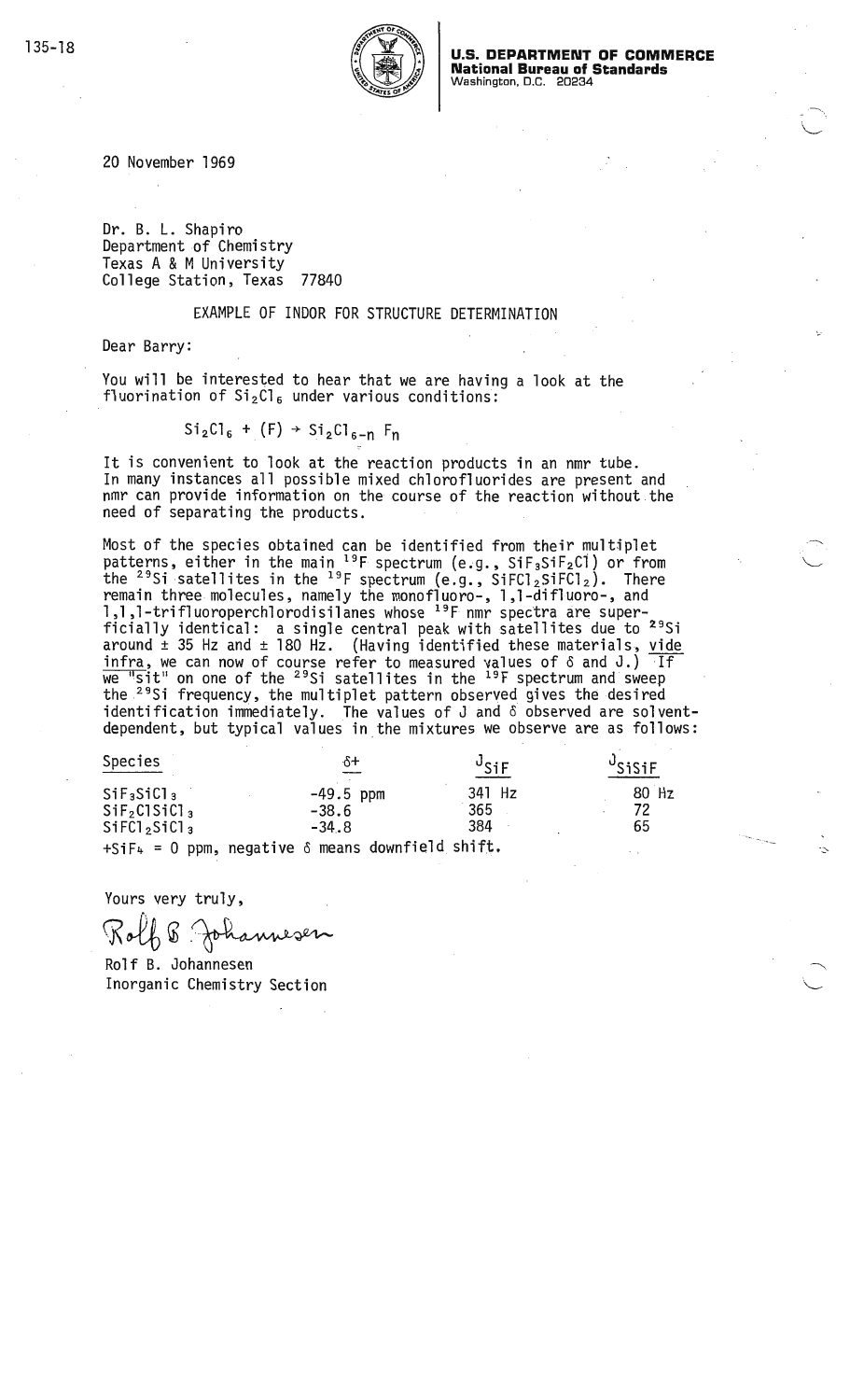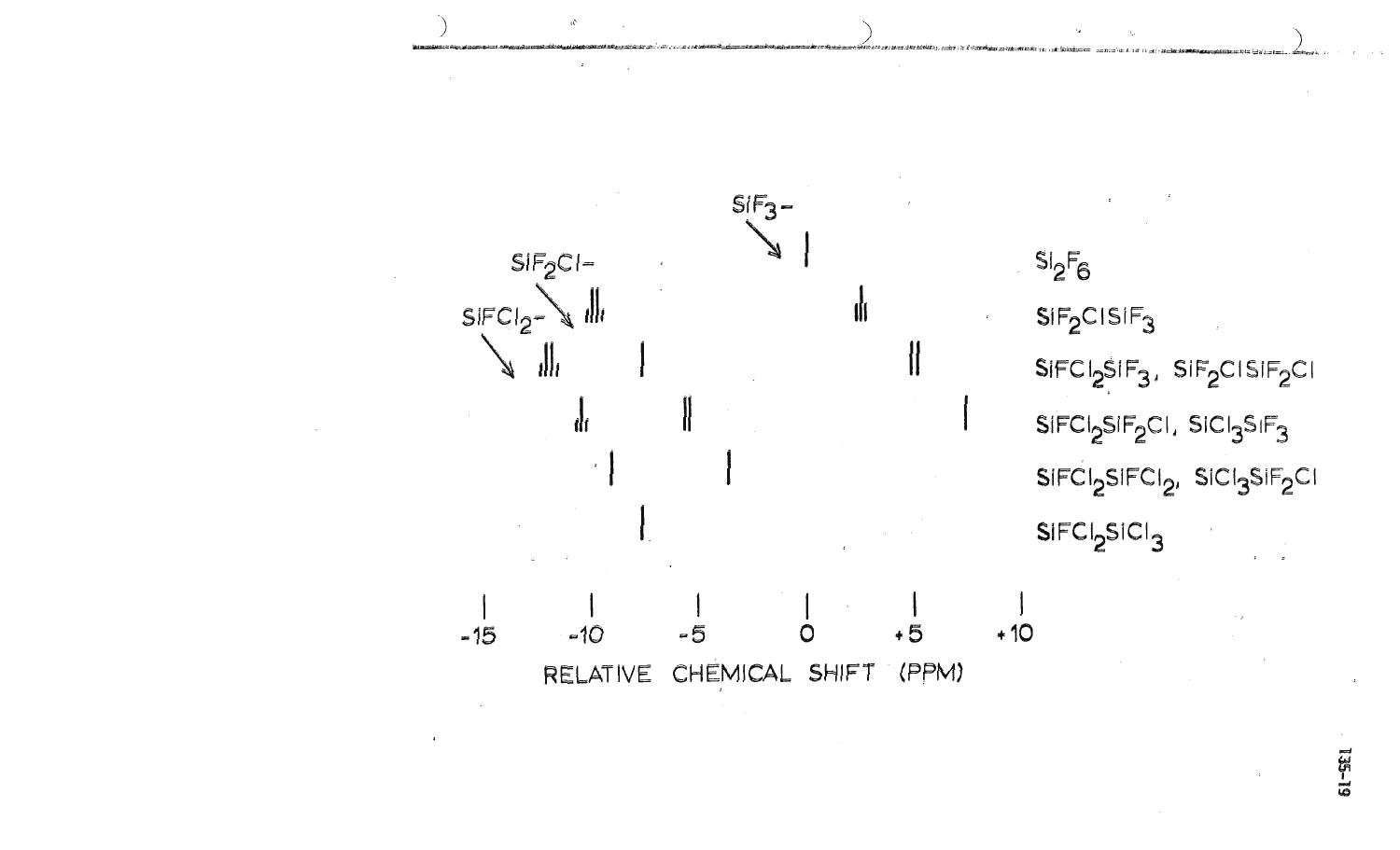

# BELFER GRADUATE SCHOOL OF SCIENCE

 $\smile$  .

i  $\smile$ 

UNIVERSITY **Amsterdam Avenue and 186th Street** / **New York, N. Y. 10033** / **·c212) LOrraine 8-8400** \

November l9, l969

Professor B.L. Shapiro Chemistry Department Texas A&M University College Station, Texas 77843

Dear Barry,

Title: An AX<sub>1</sub>, spectrum of a Tungsten derivative

As a desperate attempt to save my TABUNMR (sic) subscription, let me tell you of the  $19F$  NMR spectrum I have obtained on what appears to be  $WF_cOCOCH_$ . The chemistry is not at all finished on isolating or establishing the structure of this and the series of related compounds made by reacting  $WF_6$  with organic acids and their silver salts but we have obtained a spectrum consistent with the following assignment:



 $= 86.6 \text{ (CFCL}_3 = 0)$  $\delta(\textbf{F}_{\rm v})$  $= -50.1$  $=$  53 cps  $\mathbf{J}_{\mathbf{F_{A}}\mathbf{F_{Y}}}$ == 71 cps  ${\rm J_{WF}}_{\rm X}$  $\mathbf{J}_{\mathbf{WF}_{\text{A}}}$ 

was unobservable due to concentration limitations

These values are similar to, but different from, those reported by Muetterties [Inorg. Chem.  $7, 1968$ ] for WF<sub>-</sub>0<sup>-</sup>. The only known related compounds of tungsten are  $\overline{WF}$  $C\ell_{G}$  X,  $W(OPh)$  and the very recently prepared  $WF$ <sub>5</sub>(OR) [Chem. Communication]  $W^5$  interest. Comm. 1969, **151**<sup>1</sup> and W[N(CH<sub>3</sub>)<sub>2</sub>]<sub>6</sub> [Chem. Comm. 1969, 1261]. My interest in these stems from my concern<sup>26</sup> for "hypervalent" molecul**es** [Angew. Chemie 8, 54 (l969)] and my argument that transition metals can be treated in a similar manner. We are thus working simultaneously (and very slowly) on molecules of P, I, Xe and W.

Yours sincerely,

JIM:vas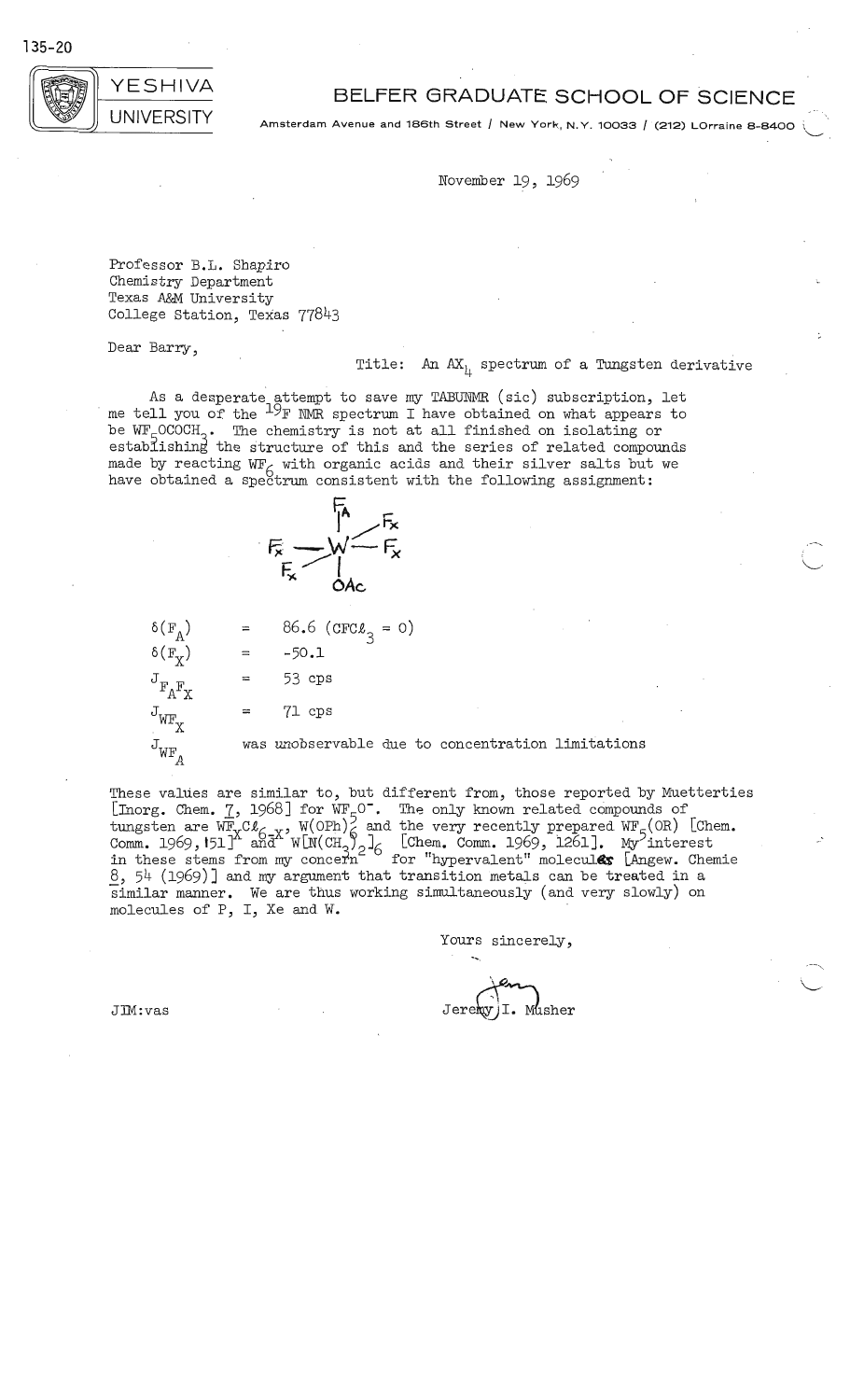#### NORTHWESTERN UNIVERSITY

EVANSTON, ILLINOIS 60201

DEPARTMENT OF CHEMISTRY **began that the CHEMISTRY began that the November 24, 1969** 

Professor Bernard L. Shapiro Department of Chemistry Texas A & M University College Station, Texas 77843

Dear Barry:

#### Nitrogen Inversion Without Retarding Factors

Slow nitrogen inversion has been observed by DNMR techniques only in systems where either angle strain or electronegative substituents are present. We have measured the activation barriers to nitrogen inversion in two cases in which these effects are minimal and the ambiguity between atomic inversion and bond rotation is eliminated.

Samples of N-methylpyrrolidine (I) and N-methylhomopiperidine (II) in CHClF<sub>2</sub> (Freon 22) were observed at low temperature on our Bruker HFX-10 90-MHz spectrometer. As the temperature is lowered, the  $\alpha$ -proton



resonances reversibly broaden and produce two well-separated groupings, corresponding to the protons cis and trans to methyl. The coalescence temperature for I is about  $-100^{\circ}$  ( $\sqrt{AB} = 1.08$  ppm), and for II it is about  $-125^{\circ}$  ( $v_{AB}$  = 0.49 ppm). These data indicate that the free energies of activation are about  $8$  kcal/mole for I and 7 kcal/mole for II. These values correspond to the barrier to nitrogen inversion unconstrained by small valence angles or lone-pair bearing substituents.

The possibility that the process observed is pseudo rotation of the five- and seven-membered rings was ruled out by observing that the spectra of the parent compounds, pyrrolidine and homopiperidine, are unchanged down to  $-150^\circ$ . We are in the process of carrying out a complete line-shape analysis on I.

Sincerely yours,  $W$  *u* Joseph B. Lambert

**WLO/kc**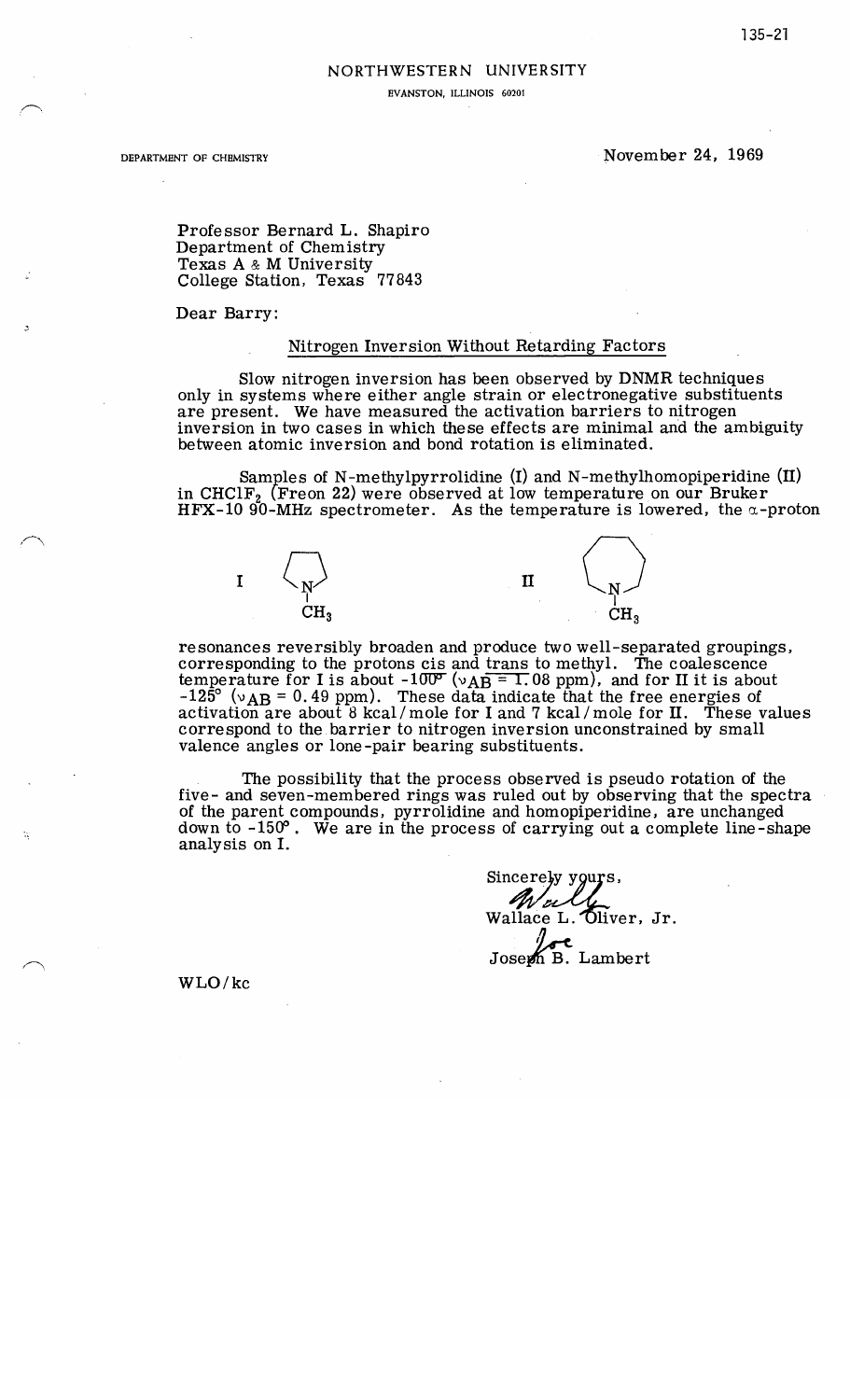135-22





# **Imperial Chemical Industries Limited**

DYESTUFFS DIVISION

L

P.O. Box 42, Hexagon House, Blackley, Manchester, 9

Professor B.L.Shapiro Department of Chemistry Texas A. & M. University College Station Texas 77843<br>USA

Your Ref:

Our Ref: PL/ARS/B5

25 Nov 69

Dear Professor Shapiro,

CATNAPS (A Cat Safety Device)

The letter from Herr Stegemann in the NMR Newsletter No 133 regarding his HA 100 modification prompts us to report a similar modification of ours which also causes the CAT to Neglect Any Pernicious Spectra if the locking signal is lost.

Our modification utilises the Continuous Lock Signal Indication System described by D.Greatbanks and F.W.Barclay in the NMR Newsletter No .123. This consisted of a simple circuit to generate direct current from the audio frequency locking signal so that the locking signal could be displayed as a reading on a microammeter.

The only additional item required for the CATNAPS system is a moving coil relay. The 'coil terminals' are wired in series with the microamrneter and the 'contact terminals' are **wired** in the lead from the N.O. terminal of the left-hand limit switch of the recorder to pin P of P 903. When the locking signal falls below a certain level the relay opens **and** cuts off the triggering pulses to the C-1024.

This system offers the following advantages:- (i) it is simple to instal for anyone already having the previous modification.

 $\overline{\phantom{a}}$ .  $\overline{\phantom{a}}$ .  $\overline{\phantom{a}}$ .  $\overline{\phantom{a}}$ .  $\overline{\phantom{a}}$ .  $\overline{\phantom{a}}$ .  $\overline{\phantom{a}}$ .  $\overline{\phantom{a}}$ .  $\overline{\phantom{a}}$ .  $\overline{\phantom{a}}$ .  $\overline{\phantom{a}}$ .  $\overline{\phantom{a}}$ .  $\overline{\phantom{a}}$ .  $\overline{\phantom{a}}$ .  $\overline{\phantom{a}}$ .  $\overline{\phantom{a}}$ .  $\overline{\phantom{a}}$ .

" ECOLUE, RAINVAR MINAUFA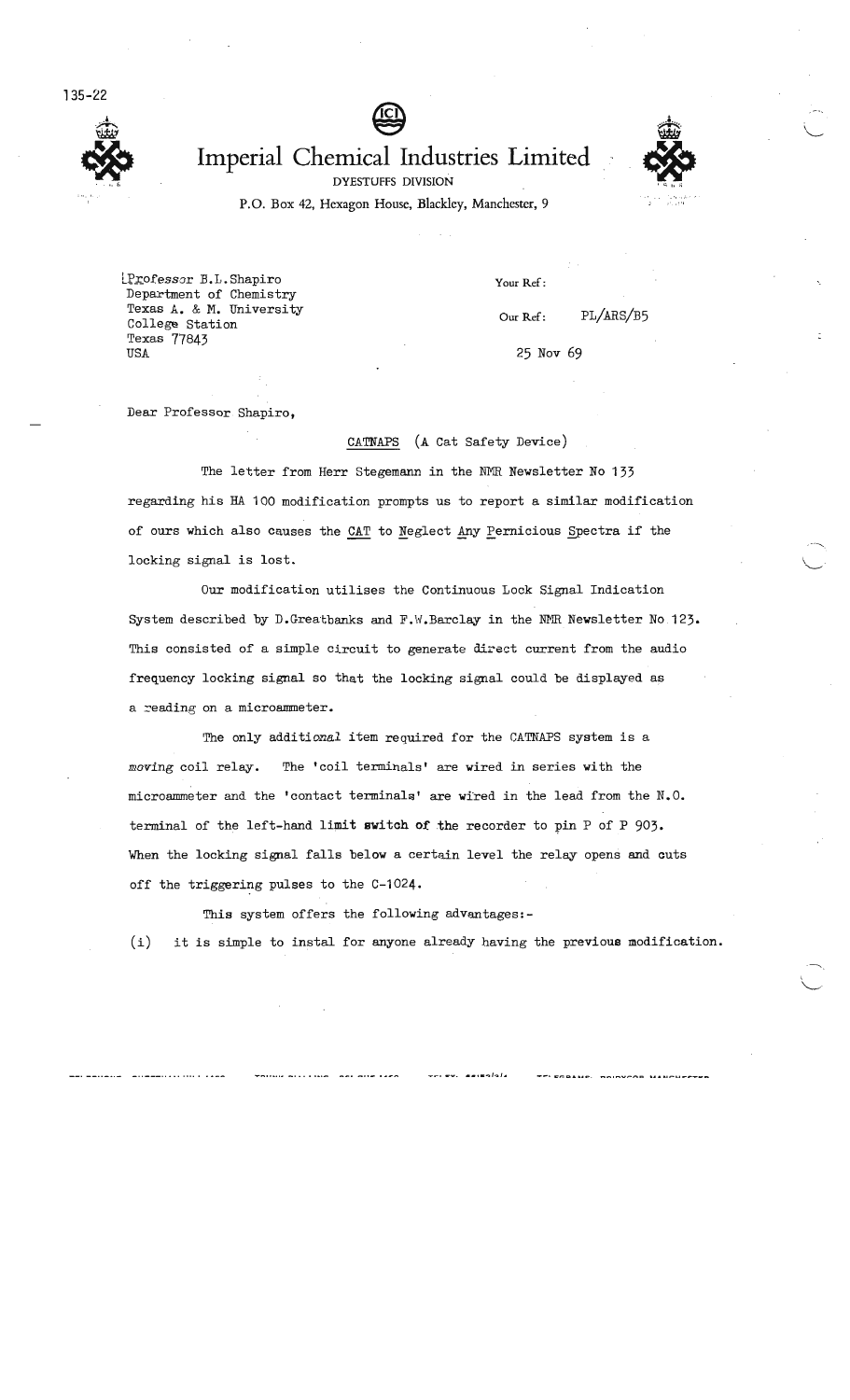- $2 -$
- (ii) it protects for any loss of locking signal,not just loss of locking signal when the flux stabiliser loses control.
- (iii) if the lock signal amplitude is restored then accumulation is continued.

A suitable moving coil relay can be obtained in England from Sangamo Weston Limited, Model S115 Series No 1. The nominal operating current is 50 uA, but satisfactory contact appears to be made at about half this current.

Yours sincerely,

Many ny P. HAMPSON.<br>a Marthian

A.MATHIAS.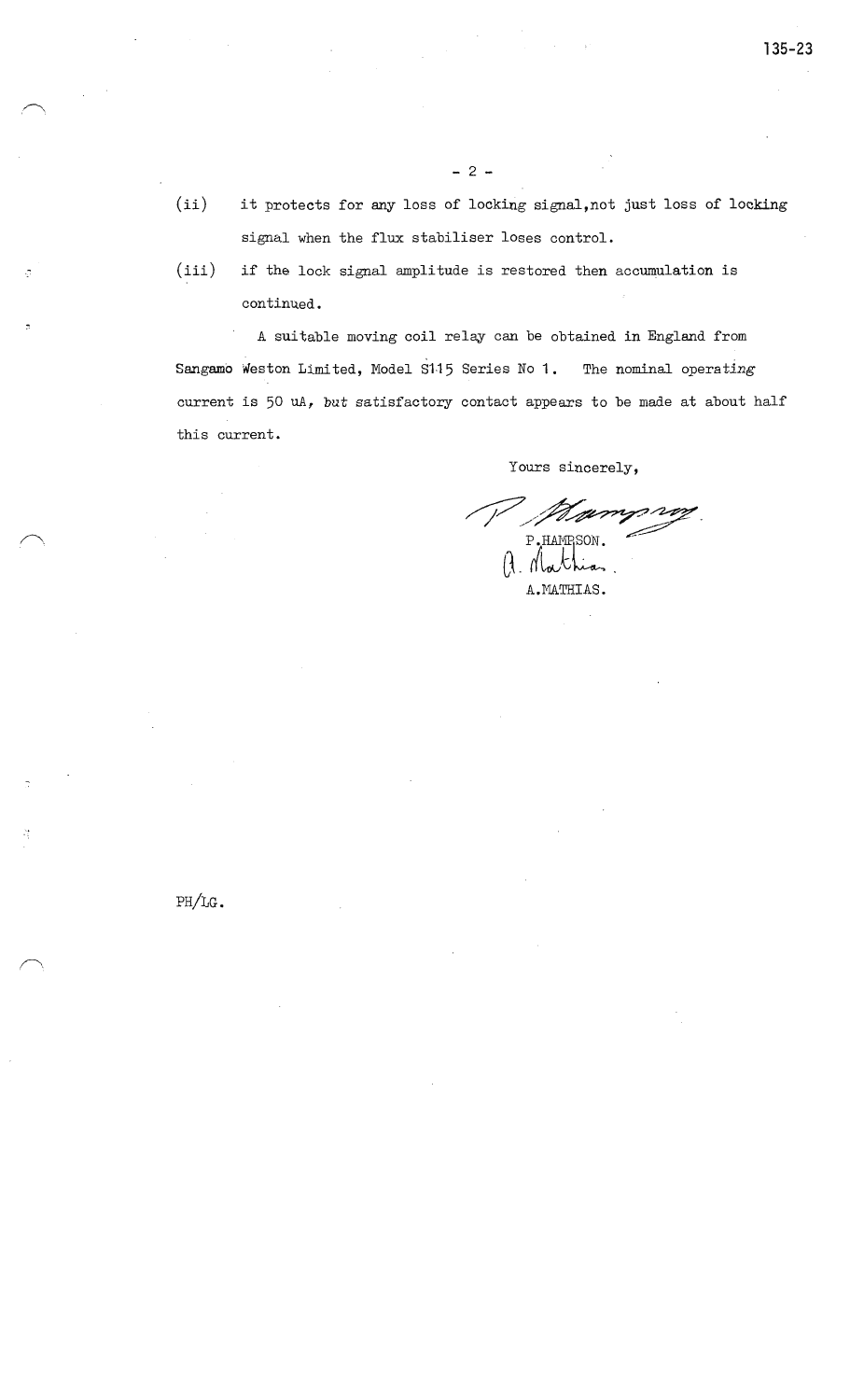## **CZECHOSLOVAK ACADEMY OF SCIENCE INSTITUTE OF ORGANIC CHEMISTRY AND BIOCHEMISTRY,**

**FLEMINGOVO NÁM. 2 PRAHA 6** 

Professor Bernard L. Shapiro Department of Chemistry Texas A+M University C o 1 1 e g e S t a t i o n Texas  $77843 - U.S.A.$ 

November 26, 1969

L -

# Computer-construction of the dual representation of energy-level-diagram

#### Dear Professor Shapiro:

Thank you very much for the reminder. Recently, Castellano and Bothner-By (1) have presented an interesting idea for using the dual representation of the conventional energy-level diagram in high-resolution analysis. We have found that the matrix-representation of the n transitions

$$
v_{ij}^{(n)} = E_i - E_j ,
$$

which is easily constructed using the selection rules, appears to be a superposition of two dual representations. As an example the same case of a four-spin system with I=l/2 presented by Castellano and Bothner-By is shown on the next page. In this way the dual representation can be easily obtained directly as the output of the computer for arbitrary numbering of energy-levels used in various programs. The program-adaptation is available on request.

(Z. Samek) Oldswind (Z. Samek)

(1) S.M. Castellano and A.A. Bothner-By, J.Chem.Phys. 47, 5443 (1967) <sup>~</sup>

St 214 632 65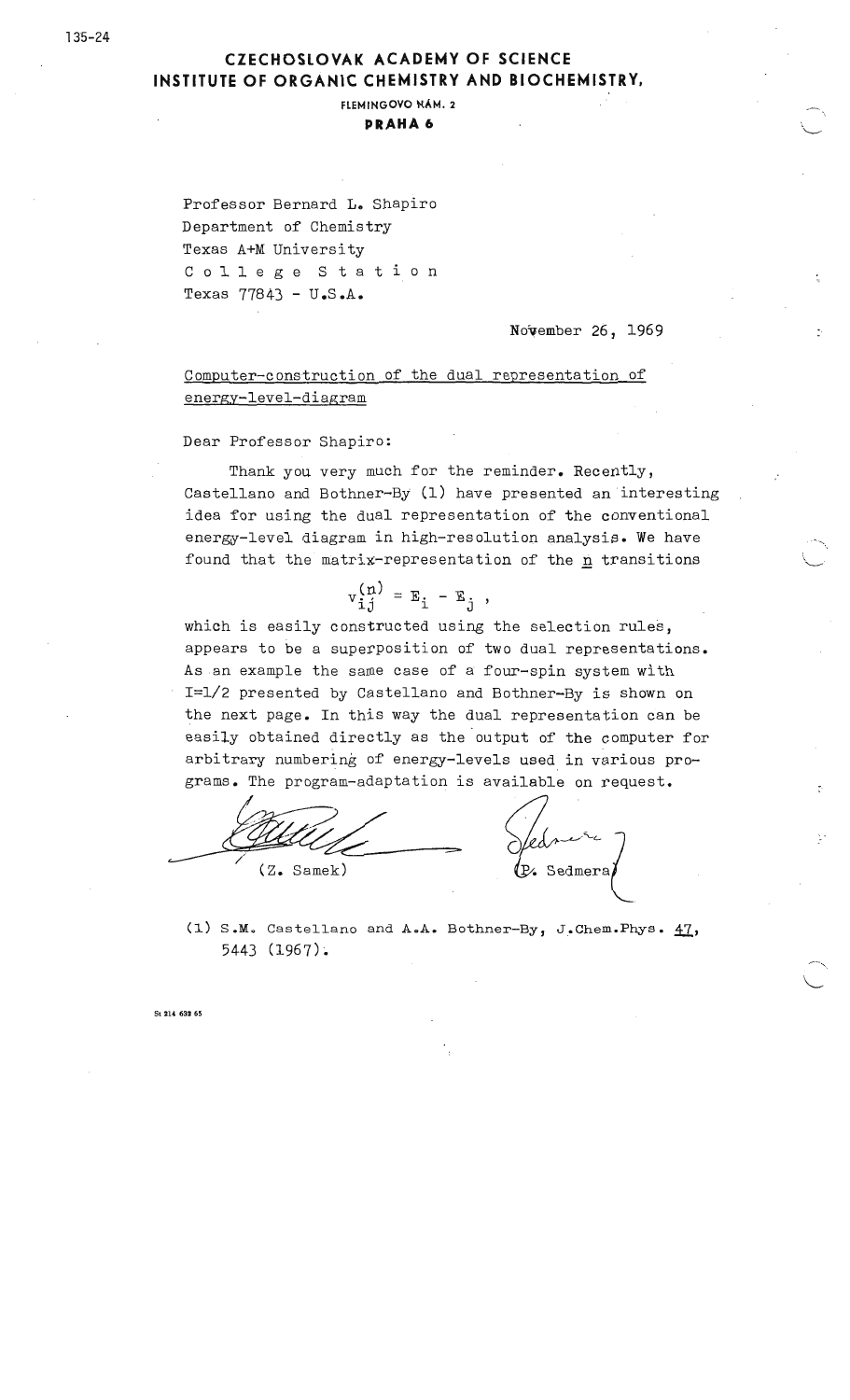|                         |                |    |                  |    |    |    |    |    |    |    | $E_0$ $E_1$ $E_2$ $E_3$ $E_4$ $E_5$ $E_6$ $E_7$ $E_8$ $E_9$ $E_{10}$ $E_{11}$ $E_{12}$ $E_{13}$ $E_{14}$ $E_{15}$ |    |    |       |    |    |
|-------------------------|----------------|----|------------------|----|----|----|----|----|----|----|-------------------------------------------------------------------------------------------------------------------|----|----|-------|----|----|
| $\mathsf{E}_\mathbf{0}$ |                | 1  | $\boldsymbol{2}$ | 3  | 4  |    |    |    |    |    |                                                                                                                   |    |    |       |    |    |
| $E_1$                   | 1              |    |                  | ö  |    | 5  | 6  | 7  | 8  | 9  | 10                                                                                                                |    |    |       |    |    |
| $E_2$                   | $\overline{2}$ |    |                  |    |    | 11 | 12 | 13 | 14 | 15 | 16                                                                                                                |    |    |       |    |    |
| $E_3$                   | 3              |    |                  |    |    | 17 | 18 | 19 | 20 | 21 | 22                                                                                                                |    |    |       |    |    |
| $E_4$                   | 4              |    |                  |    |    | 23 | 24 | 25 | 26 | 27 | 28                                                                                                                |    |    |       |    |    |
| $E_{5}$                 |                | 5  | 11               | 17 | 23 |    |    |    |    |    |                                                                                                                   | 29 | 30 | 31    | 32 |    |
| $E_6$                   |                | 6  | 12               | 18 | 24 |    |    |    |    |    |                                                                                                                   | 33 |    | 34 35 | 36 |    |
| E <sub>7</sub>          |                | 7  | 13               | 19 | 25 |    |    |    |    |    |                                                                                                                   | 37 | 38 | 39    | 40 |    |
| $E_{\bf 8}$             |                | 8  | 14               | 20 | 26 |    |    |    |    |    |                                                                                                                   | 41 | 42 | 43    | 44 |    |
| $E_9$                   |                | 9  | 15               | 21 | 27 |    |    |    |    |    |                                                                                                                   | 45 | 46 | 47    | 48 |    |
| $E_{10}$                |                | 10 | 16               | 22 | 23 |    |    |    |    |    |                                                                                                                   | 49 | 50 | 51    | 52 |    |
| $E_{11}$                |                |    |                  |    |    | 29 | 33 | 37 | 41 | 45 | 49                                                                                                                |    |    |       |    | 53 |
| $E_{12}$                |                |    |                  |    |    | 30 | 34 | 38 | 42 | 46 | 50                                                                                                                |    |    |       |    | 54 |
| $E_{13}$                |                |    |                  |    |    | 31 | 35 | 39 | 43 | 47 | 51                                                                                                                |    |    |       |    | 55 |
| $E_{\mathcal{H}}$       |                |    |                  |    |    | 32 | 36 | 40 | 44 | 48 | 52                                                                                                                |    |    |       |    | 56 |
| $\mathsf{E}_{15}$       |                |    |                  |    |    |    |    |    |    |    |                                                                                                                   | 53 | 54 | 55    | 56 |    |

 $\prime$ 





FIG. 1. Conventional energy level and transition diagram for a system of four spin- $\frac{1}{2}$  nuclei.

135-25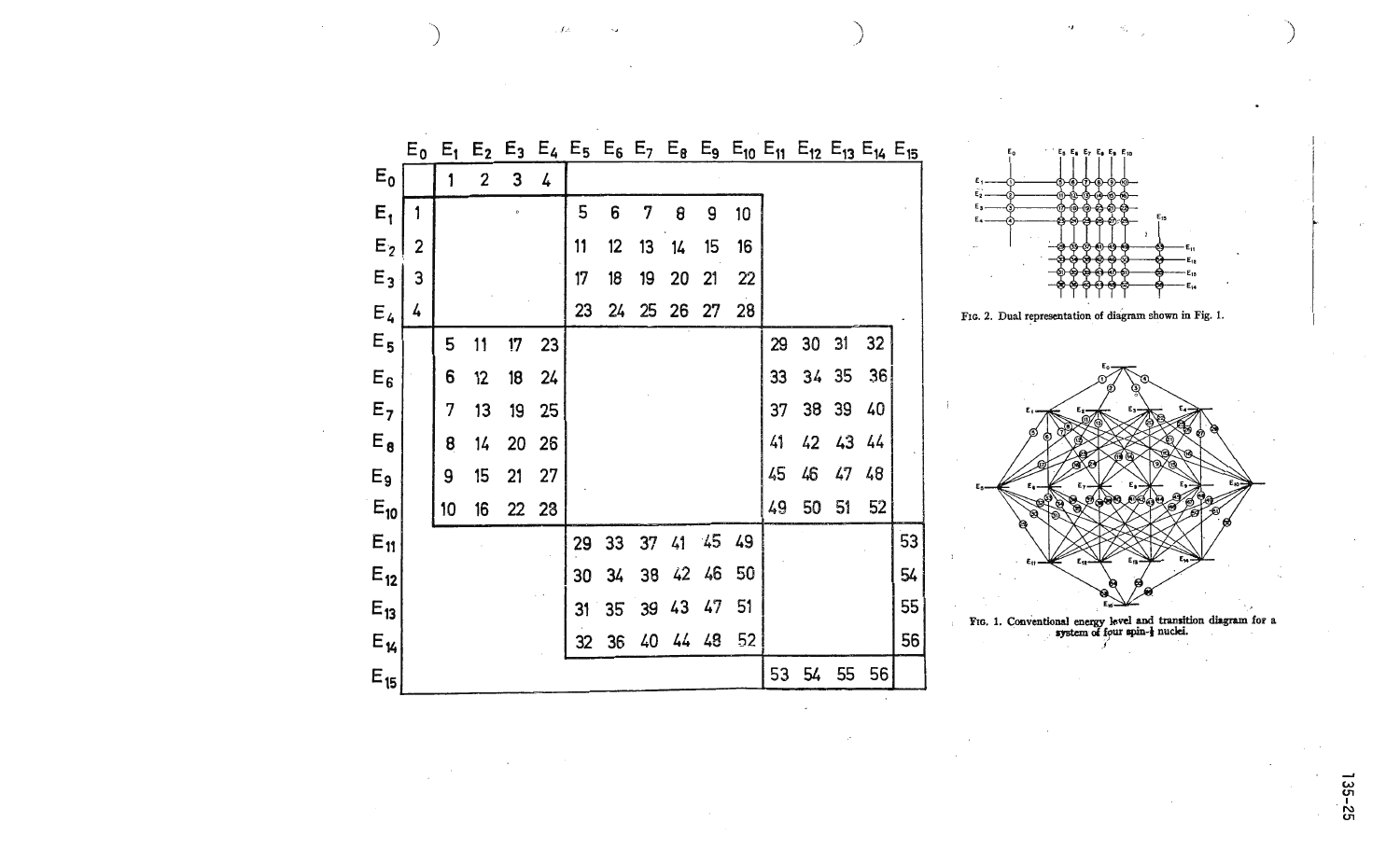$135 - 26$ 

# **KEMISK INSTITUT AARHUS UNIVERSITET DANMARK**

AARHUS C, den Nov. 27, 1969  $HL/EL$ Telefon (06) 124633

#### HENNING LUND

Dr. Barry Shapiro Department of Chemistry Texas A & M University College Station, Texas 77843 **USA** 

Dear Dr. Shapiro,

#### ANISOTROPY SHIFT IN A d, 1-MESO PAIR

From a controlled potential electrolysis of 2methylphthalazinium iodide (borate buffer,  $E = -1, 2$ V vs SCE) two one-electron reduction products, A and  $B$ , were obtained, both dimerized at  $C-1$ ; they are supposed to be the meso- and the d, 1-forms, respectively.



 $meso$ 

 $d,1$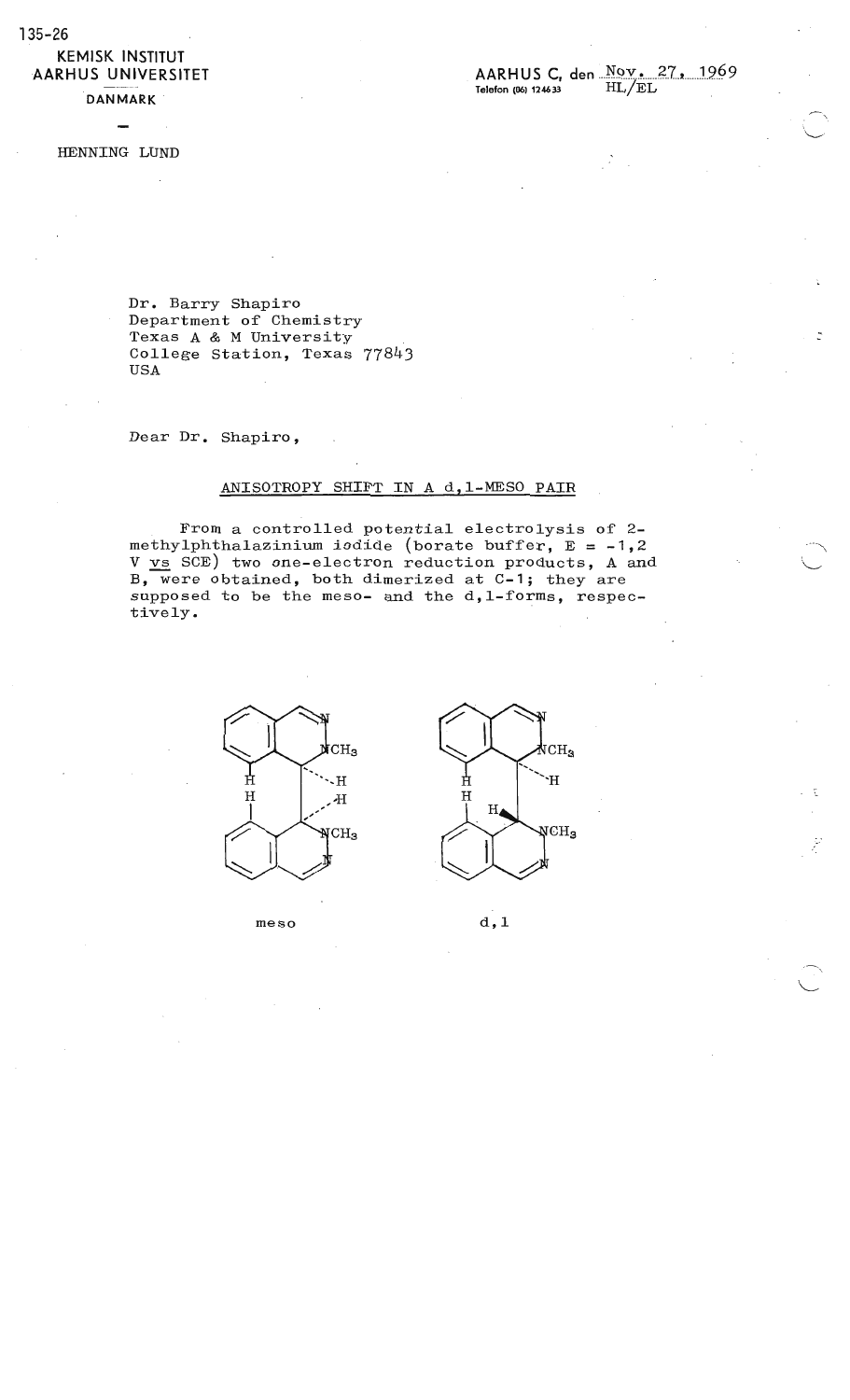-2-

One of the forms (A) showed the expected spectrum:

 $\delta = 2.80(s)$   $\Sigma H = 6$ ; '  $\delta = 4.50(s)$   $\Sigma$ H = 2;  $\delta = 6.8-7.4(m)$   $\Sigma H = 10$ ,

whereas the isomer B had a PMR spectrum:

-'

-

*Ci* 

 $\delta = 3.39(s)$   $\Sigma H = 6$ ;<br>  $\delta = 4.29(s)$   $\Sigma H = 2$ ;  $\delta = 4.29(s)$   $\Sigma H = 2;$ <br>  $\delta = 5.98$   $\Sigma H = 2;$  $\delta = 5.98$ <br>(broadned doublet,  $J_0 = 7.0$  $_{\rm Hz}$ )  $\delta = 6.8 - 7.3(m)$   $\Sigma H = 6$ ;  $\delta = 7.32(s)$   $\Sigma H = 2$ 

in which one of the aromatic protons in each ring was shifted about 1 p.p.m. upfield.

An explanation for this anisotropy effect could be that H-8 of isomer B comes, during the rotation around  $C_1 - C_1$ , very close to the center of the other benzene ring of the molecule. Examination of models suggests that it is the meso-form in which such a situation occurs; in the d,l-form steric hindrance prohibits such a passage of H-8 through the field of the other benzene ring.

2-Isopropylphthalazinium iodide yields similar reduction products; besides the upfield shift of H-8 of isomer B' there is a large difference (1.18 p.p.m.) in the chemical shifts of the methine protons of A' and B'; furthermore, a large non-equivalence of the isopropyl methyl protons  $(\sim 0.40 \text{ p.p.m.})$  is observed.

rely yours, y yours,<br>*Hans Jorgen Jakobsen*<br>Hans Jørgen Jakobsen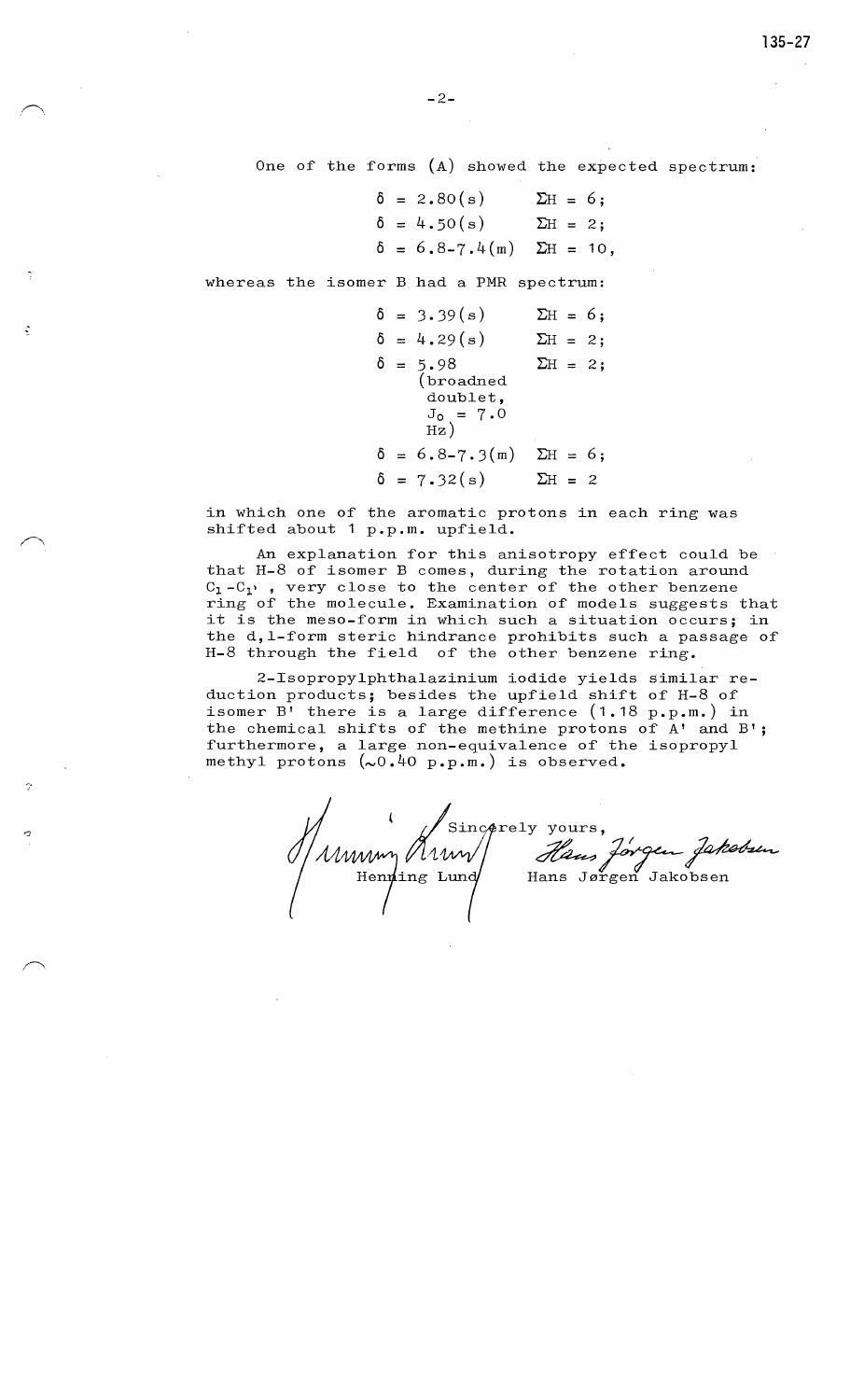$\label{eq:2.1} \frac{1}{\sqrt{2\pi}}\sum_{i=1}^n\frac{1}{\sqrt{2\pi}}\sum_{i=1}^n\frac{1}{\sqrt{2\pi}}\sum_{i=1}^n\frac{1}{\sqrt{2\pi}}\sum_{i=1}^n\frac{1}{\sqrt{2\pi}}\sum_{i=1}^n\frac{1}{\sqrt{2\pi}}\sum_{i=1}^n\frac{1}{\sqrt{2\pi}}\sum_{i=1}^n\frac{1}{\sqrt{2\pi}}\sum_{i=1}^n\frac{1}{\sqrt{2\pi}}\sum_{i=1}^n\frac{1}{\sqrt{2\pi}}\sum_{i=1}^n\$ 

 $\label{eq:2.1} \frac{1}{\sqrt{2\pi}}\int_{\mathbb{R}^3}\frac{d\mu}{\sqrt{2\pi}}\left(\frac{d\mu}{\mu}\right)^2\frac{d\mu}{\sqrt{2\pi}}\int_{\mathbb{R}^3}\frac{d\mu}{\sqrt{2\pi}}\frac{d\mu}{\sqrt{2\pi}}\frac{d\mu}{\sqrt{2\pi}}\frac{d\mu}{\sqrt{2\pi}}\frac{d\mu}{\sqrt{2\pi}}\frac{d\mu}{\sqrt{2\pi}}\frac{d\mu}{\sqrt{2\pi}}\frac{d\mu}{\sqrt{2\pi}}\frac{d\mu}{\sqrt{2\pi}}\frac{d\mu}{\$ 

 $\label{eq:2.1} \frac{1}{\sqrt{2}}\int_{\mathbb{R}^3}\frac{1}{\sqrt{2}}\left(\frac{1}{\sqrt{2}}\right)^2\frac{1}{\sqrt{2}}\left(\frac{1}{\sqrt{2}}\right)^2\frac{1}{\sqrt{2}}\left(\frac{1}{\sqrt{2}}\right)^2\frac{1}{\sqrt{2}}\left(\frac{1}{\sqrt{2}}\right)^2\frac{1}{\sqrt{2}}\left(\frac{1}{\sqrt{2}}\right)^2\frac{1}{\sqrt{2}}\frac{1}{\sqrt{2}}\frac{1}{\sqrt{2}}\frac{1}{\sqrt{2}}\frac{1}{\sqrt{2}}\frac{1}{\sqrt{2}}$ 

 $\label{eq:2.1} \frac{1}{\sqrt{2}}\int_{\mathbb{R}^3}\frac{1}{\sqrt{2}}\left(\frac{1}{\sqrt{2}}\int_{\mathbb{R}^3}\frac{1}{\sqrt{2}}\left(\frac{1}{\sqrt{2}}\int_{\mathbb{R}^3}\frac{1}{\sqrt{2}}\left(\frac{1}{\sqrt{2}}\int_{\mathbb{R}^3}\frac{1}{\sqrt{2}}\right)\right)\frac{1}{\sqrt{2}}\right)=\frac{1}{2}\int_{\mathbb{R}^3}\frac{1}{\sqrt{2}}\int_{\mathbb{R}^3}\frac{1}{\sqrt{2}}\frac{1}{\sqrt{2}}\int_{\mathbb$  $\frac{1}{\lambda_{\rm c}}$  .

 $\vec{Q}$  $\gtrsim$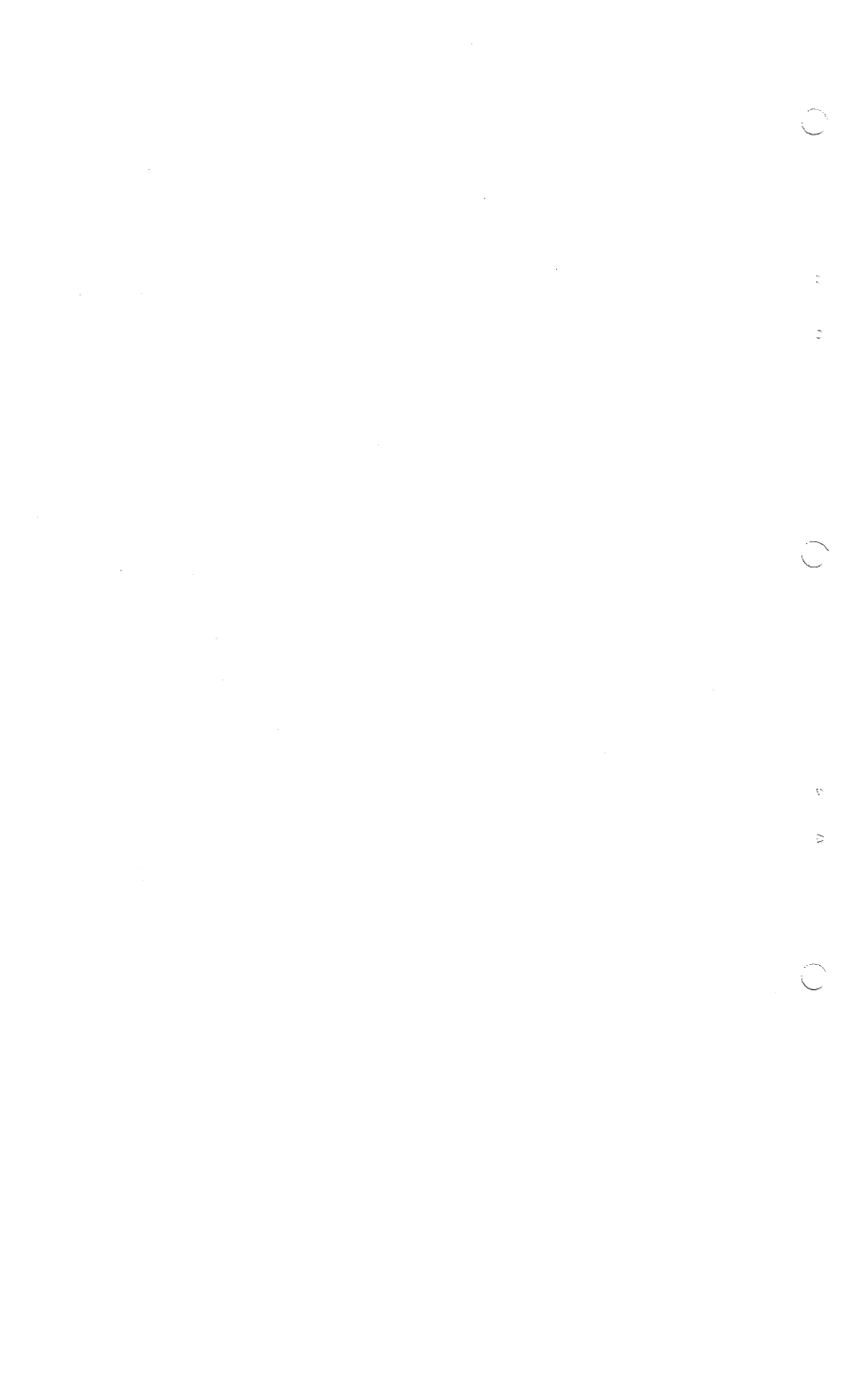## Author Index - TAMU NMR Newsletter No. 135

45

 $\frac{1}{2}$ 

| Anderson, J.M.   | 8  | Lambert, J.B.            |                |
|------------------|----|--------------------------|----------------|
| Bernstein, H.J.  | 6  | Loewenstein, A.          | 10             |
| Dix, D.T.        | 14 | Lund, H.                 | 26             |
| Dreeskamp, H.    |    | Marciacq-Rousselot, M.M. | $2^{^{\circ}}$ |
| Egan, R.S.       | 16 | Mathias, A.              | 22             |
| Freymann, R.     |    | Mohanty, S.              | 6              |
| Gilboa, H.       | 10 | Musher, J.I.             | 20             |
| Hampson, P.      | 22 | Oliver, W.L. Jr.         | 21             |
| Jakobsen, H.J.   | 26 | Perun, T.J.              | 16             |
| Johannesen, R.B. | 18 | Samek, Z.                | 24             |
| Kaiser, R.       | 11 | Sedmera, P.              | 24             |